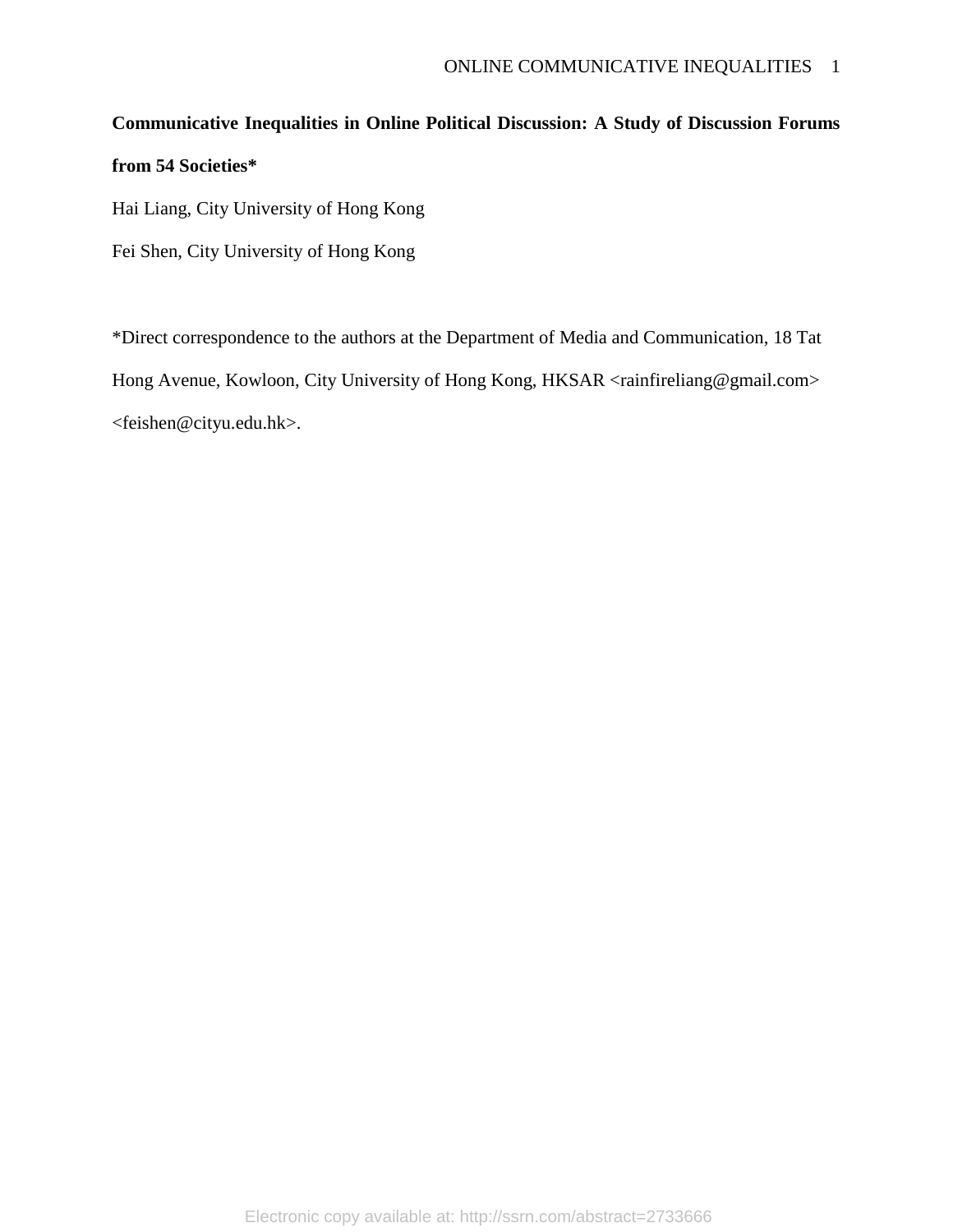# **Communicative Inequalities in Online Political Discussion: A Study of Discussion Forums from 54 Societies**

#### **Abstract**

The present study examines political discussion forums from 54 societies and links communicative inequality to features of cultural traditions, value orientations, and political systems. Results show that inequalities among discussion threads in attracting readers' attention and responses exist in all discussion forums. Most of the discussion threads received a small number of views and replies while only a fraction of them became popular. Most importantly, we found that communicative inequalities in online political discussion forums are subject to cultural and political influences at the societal level. Discussion threads received relatively more equal treatment in democracies, individualistic cultures, low power distance cultures, and yet less rational societies.

**Keywords:** Communicative inequality, political discussion, participation inequality, attention inequality, discussion forums

## **Introduction**

Communicative interaction among citizens is vital to democracy (Carpini, Cook, & Jacobs, 2004; Dahlgren, 2002; Dewey, 1954). Whether the Internet improves the quality of political discussion has caused much debate in existing scholarship. The Internet is said to increase users' autonomy, reduces structural constrains (e.g., Mitra, 2001; Papacharissi, 2002, 2004), and shift the nature of discussion by harboring a wide variety of perspectives and voices (Himelboim, Gleave, & Smith, 2009). Nevertheless, abundant studies have suggested numerous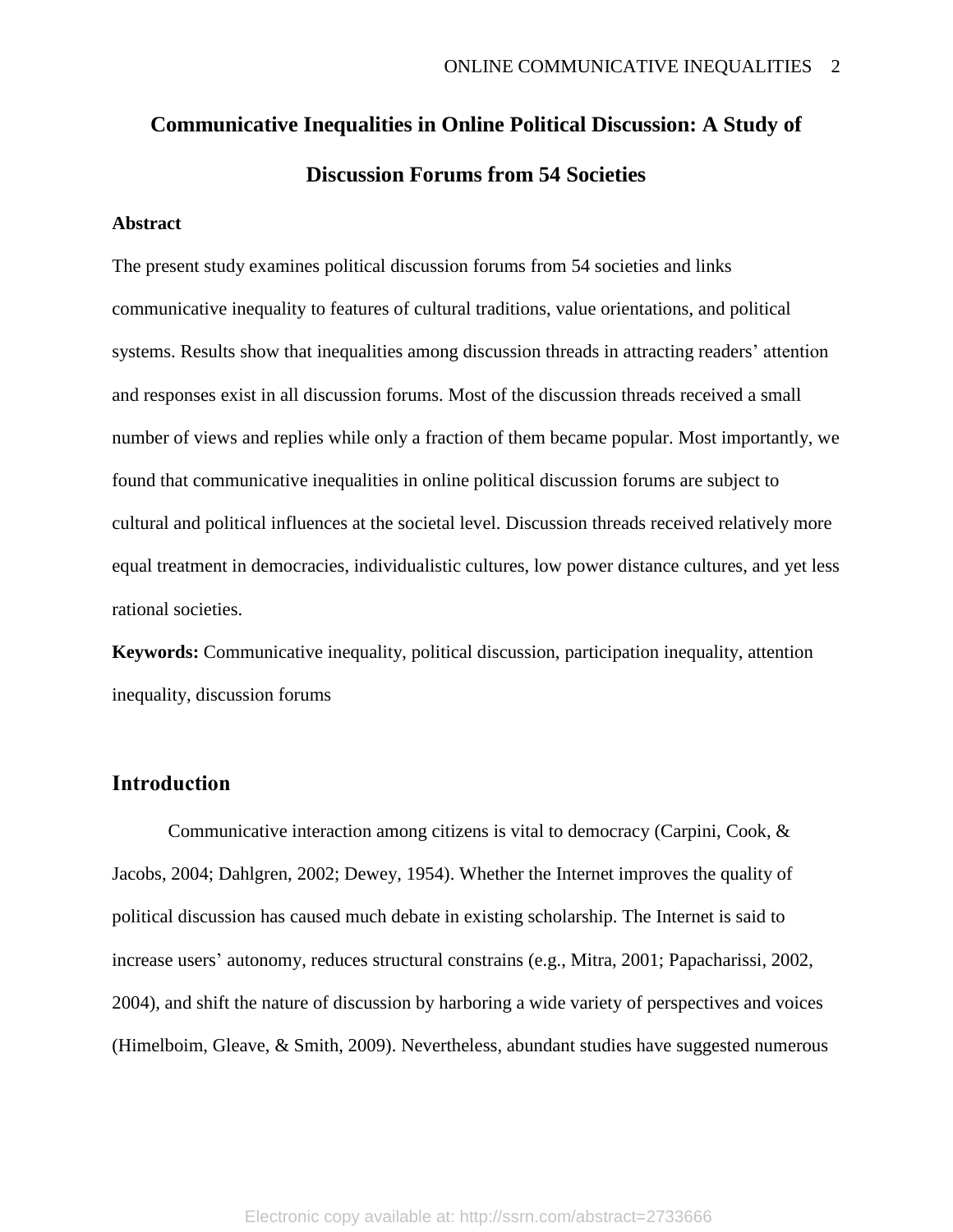types of inequalities in online political discussion (e.g., Albrecht, 2006; Himelboim, 2008, 2011; Schneider, 1996).

Equality is one of the important dimensions that guarantee the quality of online political participation (see Dahlgren, 2002; Janssen & Kies, 2005). An ideal situation requires each individual to be involved in the communication process (Schneider, 1997), and expects the absence of dominance by any groups (e.g., males vs. females; liberals vs. conservatives, etc.) (Graham, 2002). Most previous studies adopted a discrepancy analysis paradigm to judge the quality of online political discussion, that is, to compare the distribution of participation against an ideal equality yardstick (Janssen & Kies, 2005). But we argue that, to assess the levels of democracy in online political discussion, one should go beyond such paradigm because inequality always exists. Finding inequality adds little to what we already know. Given that the degree of inequalities might vary with sociopolitical context (Janssen & Kies, 2005), to compare inequality across societies could be one valuable alternative approach to take. Unfortunately, most existing studies on discussion forums focus on one single country (e.g., Albrecht, 2006; Himelboim, 2008, 2011; Himelboim et al., 2009; Schneider, 1996), which makes cross-national comparison impossible.

Against this background, we aim to examine inequalities of user attention directed to conversation threads in online political discussion forums from 54 societies. We first distinguish two types of communicative inequalities concerning political conversations: participation inequality and attention inequality. Participation inequality speaks to the difference between those who express themselves online and those who do not – an oft-studied topic in existing literature. Attention inequality, the focus of the current study, refers to the difference between those voices that grab attention and those which receive little attention from other users. We then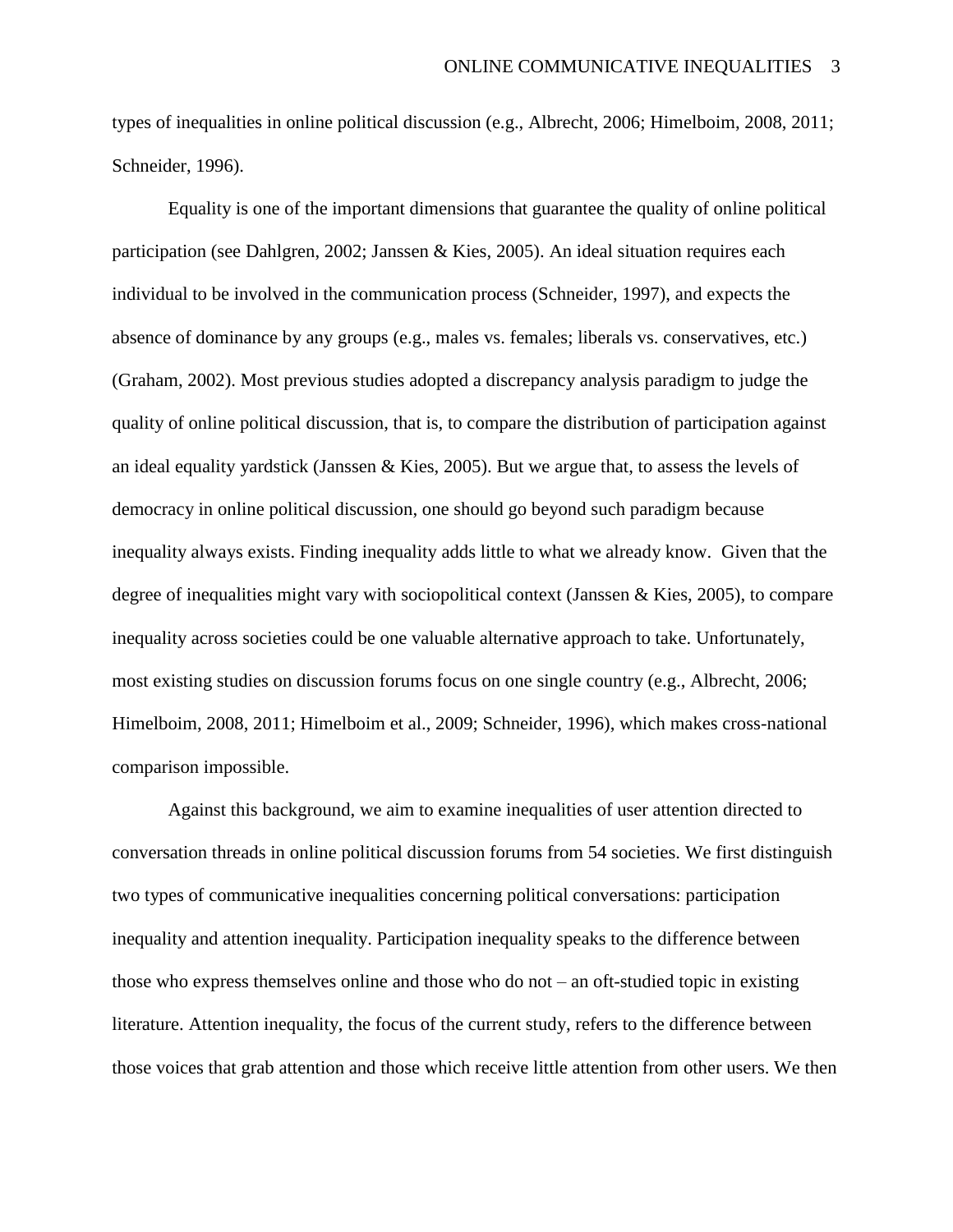test the patterns of attention inequality and examine how it is related to culture and political factors based on data collected from 54 societies.

#### **Literature Review**

## *Online Discussion Forums and Communicative Inequality*

In the early days of Internet research, online discussion forum has been celebrated as a democratizing technology by many (e.g., Corrado & Firestone, 1996; Rheingold, 1993). Discussions in web forums are organized in form of conversation threads. A thread is composed of a seed post and a collection of replies to it, usually displayed in chronological order. People can freely initiate a conversation by posting a seed post or join a conversation by replying to a post. When using web forums, users make their own decisions as to whether to read or to reply to a post. The major difference between a web forum and a newsgroup is that newsgroup automatically delivers every new message to its subscribers, while a forum requires users to visit the website and check for updates. In this sense, users of web forums are more selective than newsgroups users. Forums also differ from chat rooms and instant messaging service for its asynchronous communication. Forum messages can be read at any time and people can take as much time as they need to respond to a post.

Due to these characteristics, online discussion forum was often praised for its availability of diverse information, lack of centralized control, free of geographical and temporal constraints. Without doubt, much evidence was found to buttress these arguments (e.g., Hacker, Howl, Scott, Steiner, 1996; Muhlberger, 2004; Schneider, 1996). Nevertheless, one central notion highlighted in different versions of e-democracy theories – communicative equality (e.g. Dahlberg, 2001) – was hardly satisfied in most empirical inquiries. Many studies have suggested the existence of inequalities in both production and consumption of online discussion content. Schneider (1996),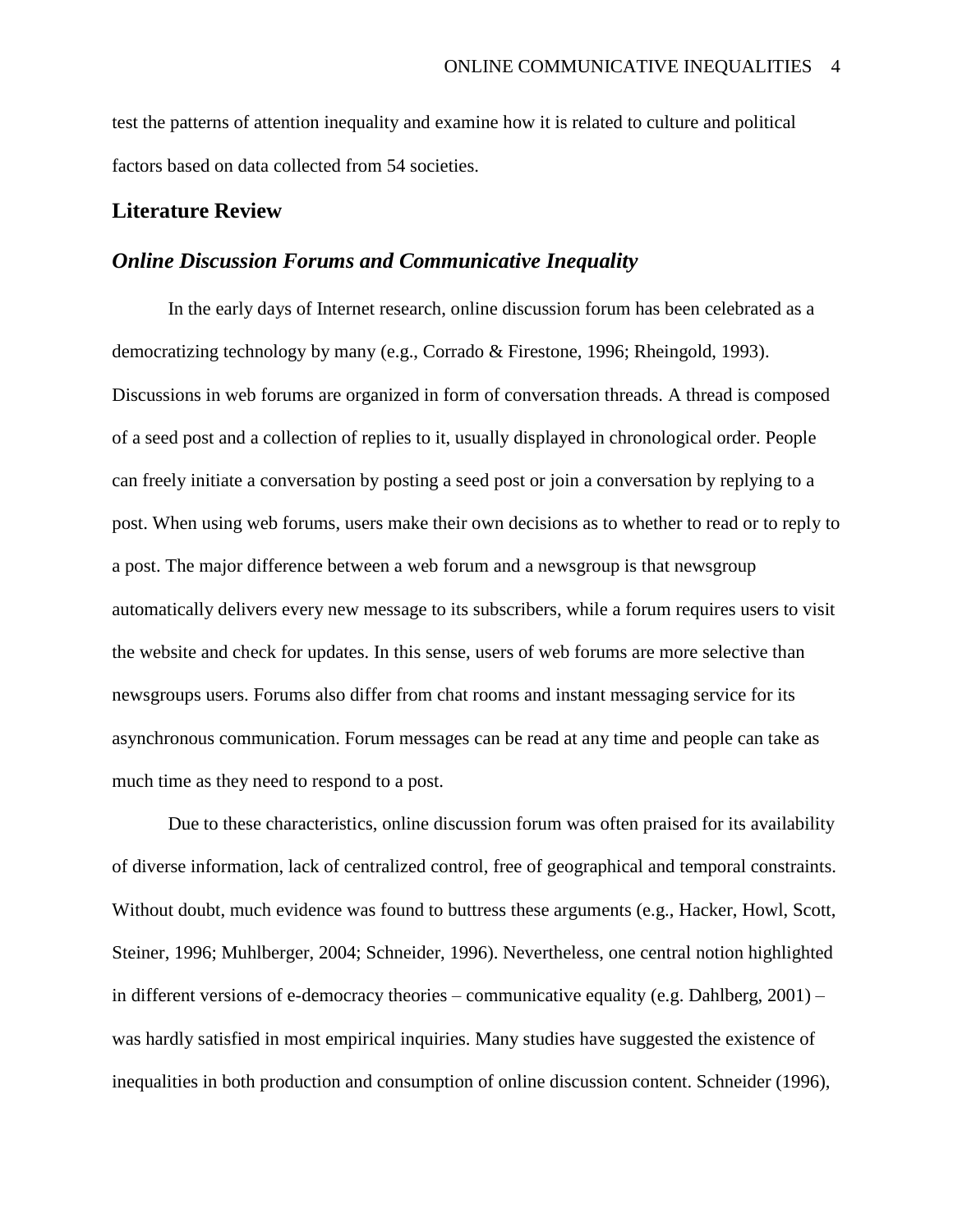for instance, found a high level of inequality in participation in Usenet newsgroups. Very few of the discussants produced a high proportion of the information. Himelboim (2008) found that the distribution of replies that newsgroup participants sent and received was highly disproportional.

Based on existing literature, it seems that communicative inequalities in web forums could be classified into two types: participation inequality and attention inequality. Participation inequality refers to the gap between those who post messages frequently and those who seldom or never post. Theories of deliberative democracy argue that equal opportunity to express attitudes, desires, and needs is an essential component for healthy democracy (Dahlberg, 2001). All members of a society need to have an equal opportunity to participate in rational-critical debate of topics relevant to their public lives (Dahlberg, 2004; Jensen, 2003; Schneider, 1996). But both structural constraints and personal selection could be the barriers to participation equality. It is well-know that access to the Internet is not distrubuted equally across groups of different demographic groups but depends on factors such as income, education, and gender (e.g., DiMaggio, Hargittai, Neuman, & Robinson, 2001). Voices of privileged segments of a society are often overrepresented in online political discussion forums (Albrecht, 2006; Davis, 1999; Hill & Hughes, 1998; Wilhelm, 2000). A second cause of participation inequality lies in personal selection. Even if all individuals are online, users might be reluctant to publicize their opinions (Albrecht, 2006; Jones, 1997). Users actively seek content of their own interest and avoid disliked views (Mutz  $& Young, 2011$ ). The silent majority is another barrier to discussion equality. Those who are politically active produce most of the messages in political forums (e.g., Himelboim, 2008, 2011; Himelboim, Gleave, & Smith, 2009).

Participation inequality was often operationalized as the proportion of messages posted by participants in forums (Schneider, 1996). An unequal forum is one in which only a small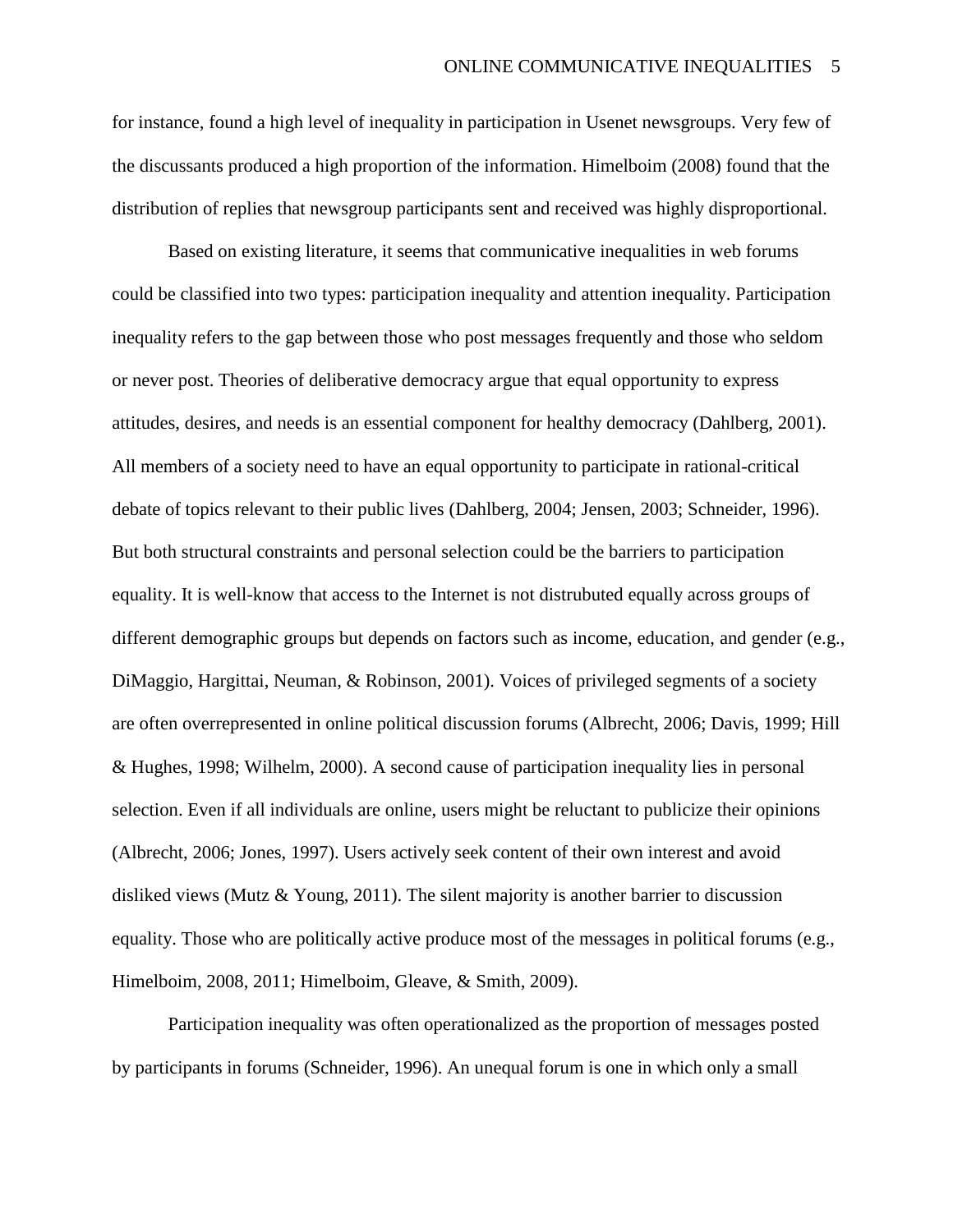number of users contribute the vast majority of posts (Himelboim, 2008; Himelboim et al., 2009; Schneider, 1996). Fisher, Smith, and Welser (2006) examined discussion equality in nine newsgroups of diverse topics such as technology, social support, and politics etc. They found about 26% of users posted only one message in political newsgroups and the distribution of the number of messages posted by each user follows the power-law distribution.

Unlike participation inequality, attention inequality in discussion forums lacks systematic empirical investigation. Jones (1997) noted that the Internet allows us to "shout more loudly, but whether other fellows listen, beyond the few individuals who may reply, or occasional lurker is questionable" (p.30). Similarly, Himelboim (2011) argues that equal consideration of citizens' voices is essential for a healthy civil society (Kumar, 1993; Seligman, 1992). Attention inequality refers to the gap between those participants who receive a great amount of attention and those who are not. The chance to be heard in discussion forums might not be equal. One of the central roles of online discussion in promoting democracy is to facilitate information and opinion exchange among citizens. The more information is provided in a forum, the more information and perspectives will be shared among users. But if only a small number of posts are noticed and discussed, the equality of discussion could be possibly hampered.

Attention inequality in discussion forums was usually operationalized as the number of replies received by each participant when they initiate a post (e.g., Fisher et al., 2006; Himelboim, 2008, 2011; Himelboim et al., 2009). Like participation inequality, the number of replies received by participants follows a power-law distribution: a small number of participants receive most of the replies. Himelboim (2011) discovered that attention inequality is even more severe than participation inequality.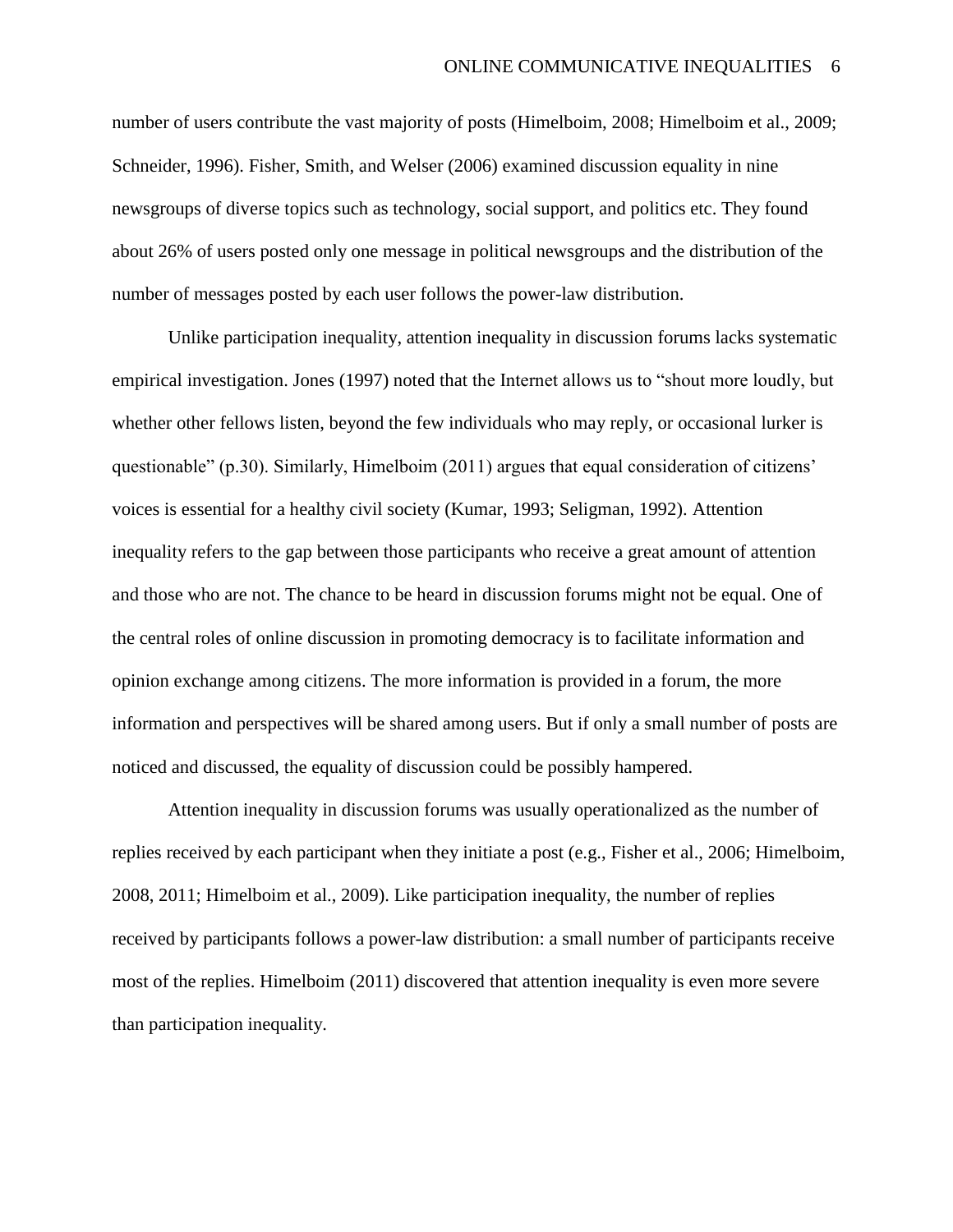Admittedly, tallying the number of replies captures a part of the 'attention' concept, but such operationalization blurs the boundaries between user attention and user action. Reading a post and reply to a post requires different levels of cognitive effort. Moreover, most if not all discussion forums allow non-members to view posts but do not allow them to reply. Therefore, since most web discussion forum provides information on how many times a thread is read and how many responses a thread receives, it is better for researchers to conceptually distinguish between views and reply distributions.

Attention inequality arises from the scarcity of attention. Large-scale communication process, such as political deliberation, is governed by the economy of attention (Albrecht, 2006). When plenty of information is available, attention becomes a scarce resource (Nye, 2002). People make their own decisions on joining discussions of a particular topic. Individuals' selfselection will lead to the "preferential attachment" phenomenon: the rich will get richer (Barabasi & Albert, 1999). People prefer reading the already popular discussion threads due to the limited ability to process a large amount of information (McCombs & Zhu, 1995; Zhu, 1992). This process causes an unequal distribution of attention: a small number of threads receive a large and disproportionate number of views and replies.

#### *Explaining Attention Inequalities in Online Discussion Forums*

After explicating the core concept of our study, we now turn to factors that could potentially explain the variance of attention inequality. The two major correlates of attention inequality identified in past studies are group size and discussion topic (Himelboim, 2008). On the one hand, larger group size could lead to higher levels of inequality. A large group means more posts and thus more choices. Thus forum users' attention is more likely to be directed to the few already popular posts to reduce cognitive load. Second, attention inequality in political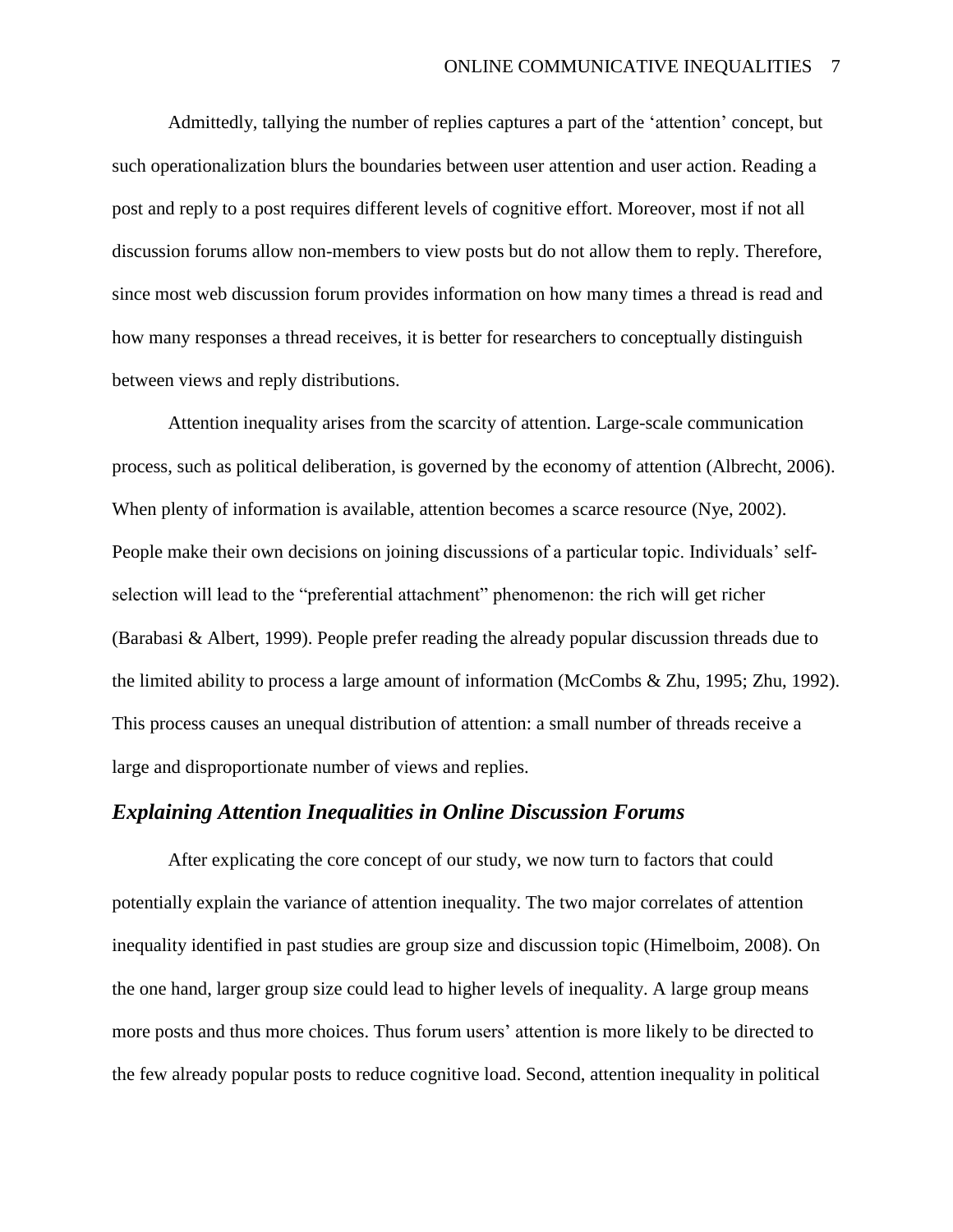discussions was found to be less severe than that in health related discussions. When talking about politics, participants are to exchange ideas and to debate on different issues. Posts embracing different values and ideological inclinations tend to have their own followers and supporters. But users in health discussion forums are more likely to seek facts, and thus to reply on users with high credibility and to ignore posts that seem to be less credible, thus creating a larger attention inequality.

To the extent that preferential attachment results from collective behavior, variables at the societal level might provide some useful clues for understanding communicative inequalities in discussion forums. In the ensuing discussion, we focus on three sets of societal level explanatory factors: culture, value, and political institution.

Culture relates to communicative behaviors in numerous ways (Hwa-Froelich & Vigil, 2004). Culture is an underlying framework that determines people's perceptions of reality and choice of appropriate responses in social situations (Johansson, 1997). One of the most comprehensive quantitative studies on culture comes from Hofstede's research on national culture dimensions (Hofstede, 2001; Hofstede, Hofstede, & Minkov, 2010). Among the six dimensions of culture proposed by Hofstede, we consider individualism and power distance to be most relevant to attention inequality. First, individualism means independence and less emphasis on group cohesion. Tan et al. (1998) examined the power of culture on majority influence and found that in individualistic cultures, people are less likely to follow the majority in computermediated-communication (CMC) settings than in face-to-face settings but no such difference was identified in collectivistic cultures. Second, people from high power distance societies tend to accept a hierarchical order and without justification for such inequality. Levels of conformity are usually lower in societies with low power distance cultures (Gordon, 1976; Hofstede, 2001;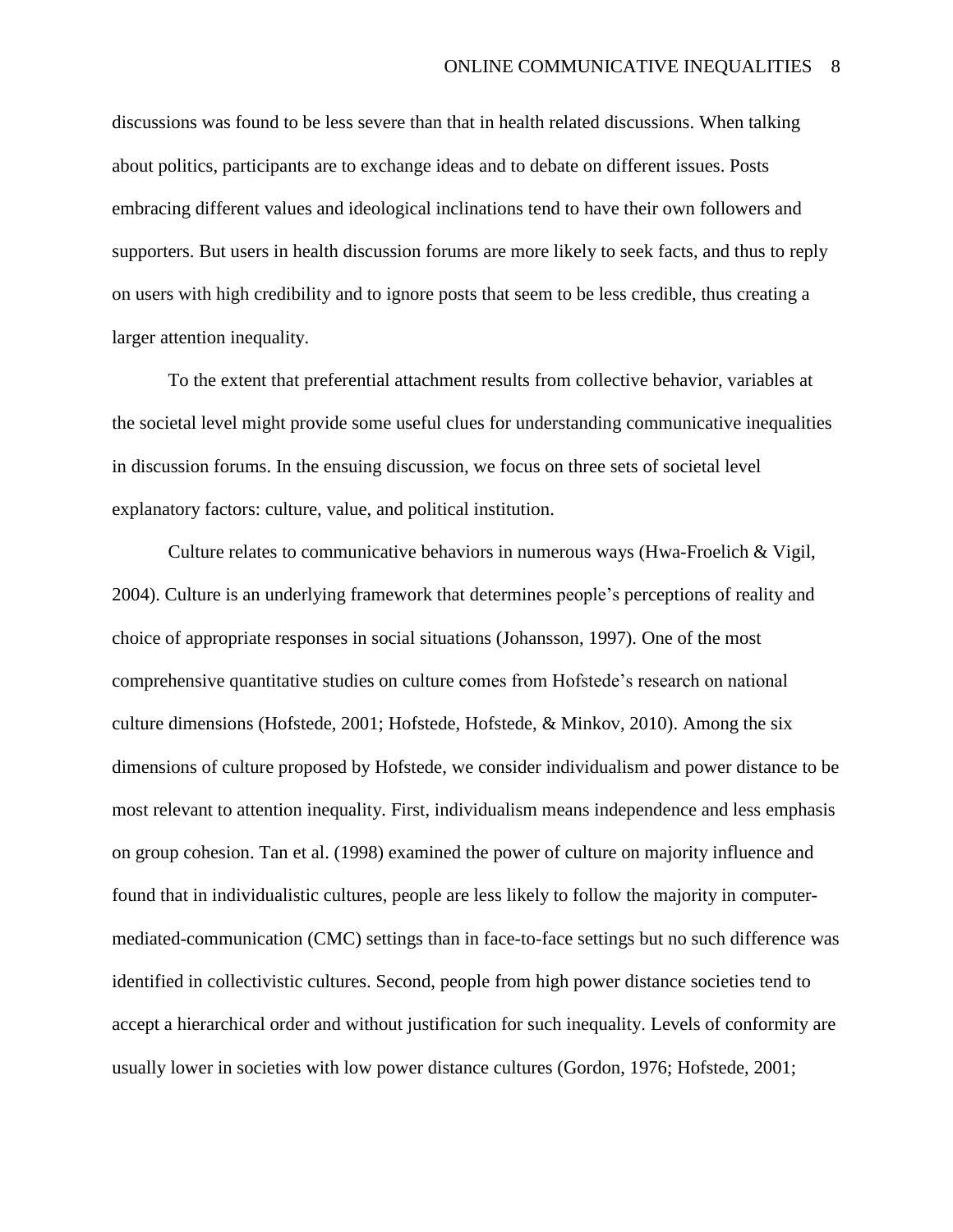Williams, Satterwhite, & Saiz, 1998). Conformity means going with the trend. Therefore, people from individualistic and low power distance societies would be more likely to act upon their own decisions and to be less likely to follow the popular threads in web discussion forums, and the attentition distribution across different threads should be more equal than that in the collectivistic societies. This leads us to the following two hypotheses.

Hypothesis 1a: Distributions of discussion threads view are more equal in individualistic societies than in collectivistic societies.

Hypothesis 1b: Distributions of discussion threads reply are more equal in individualistic societies than collectivistic societies.

Hypothesis 2a: Distributions of discussion threads view are more equal in low power distance cultures than in high power distance cultures.

Hypothesis 2b: Distributions of discussion threads reply are more equal in low power distance cultures than in high power distance cultures.

In addition to culture, value orientation (Inglehart & Welzel, 2005) might play a role in influencing communicative inequality. Value orientation contains two aspects of political culture: traditional vs. secular rational values and survival vs. self-expression needs. High traditional/secular-rational value means the society embraces secular-rational values over traditional values. Societies with high self-expression value emphasize free expression and quality of life over lower level survival needs. In societies of higher self-expression value, people are more inclined to express their thoughts and ideas online. More expressive participants result in a larger user group and more active discussion. Following the "learger group leads to inequality" argument by Himelboim (2008), we expect attention inequalities in societies of higher self-expression value will be severer.With such reasoning, we propose the following: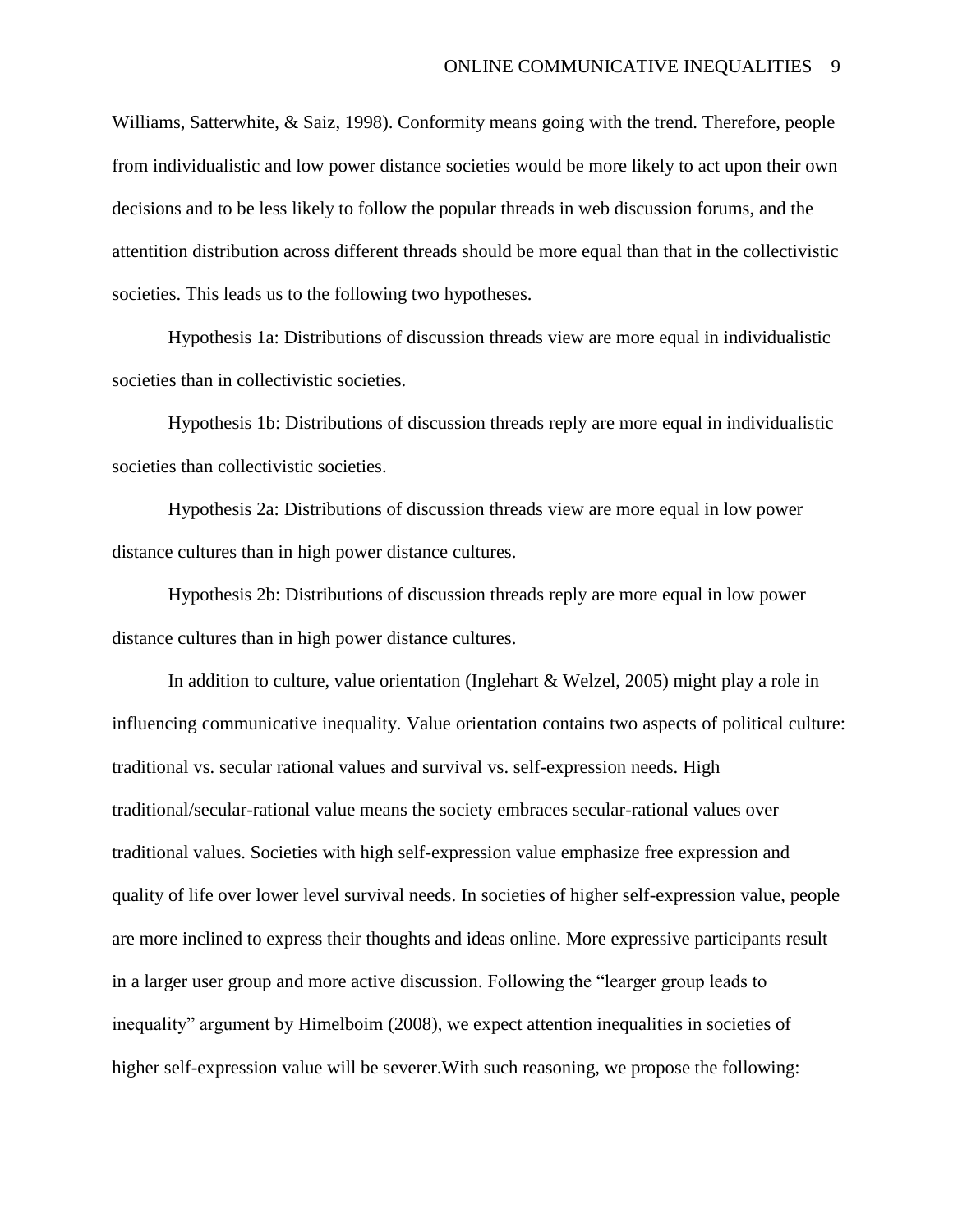Hypothesis 3a: Distributions of discussion threads view are less equal in societies with high self-expression values than in other societies.

Hypothesis 3b: Distributions of discussion threads reply are less equal in societies with high self-expression values than in other societies.

Furthermore, political system could matter. On the one hand, self-expression value has been demonstrated to be highly correlated with effective democracy (Inglehart & Welzel, 2003). The casual direction between self-expression and democracy is difficult to be ascertained, but the correlation between the two is robust and significant (Hadenius & Teorell, 2005) even when normative aspects of democracy is controlled (e.g., responsiveness, corruption). On the other hand, political voices are more diverse in democratic societies than in non-democratic societies. In democratic societies, political participation online is a way to enhance the degree and scope of public participation in governance (Kakabadse, Kakabadse, & Kouzmin, 2003; Noveck, 2003). In contrast, restrictive policies and regulations on online discussion are made to protect political dominance in more restrictive societies (e.g., Tan, Mueller, & Foster, 1997). When diversity is suppressed in non-democratic societies, the distribution of attention tends to be more equal across discussion content with high levels of similarity. In this sense, attention competition in democratic societies is keener.

Hypothesis 4a: Distributions of discussion threads view are less equal in democratic societies than in non-democratic societies.

Hypothesis 4b: Distributions of discussion threads reply are less equal in democratic societies than in non-democratic societies.

### **Method**

## *Data Collection*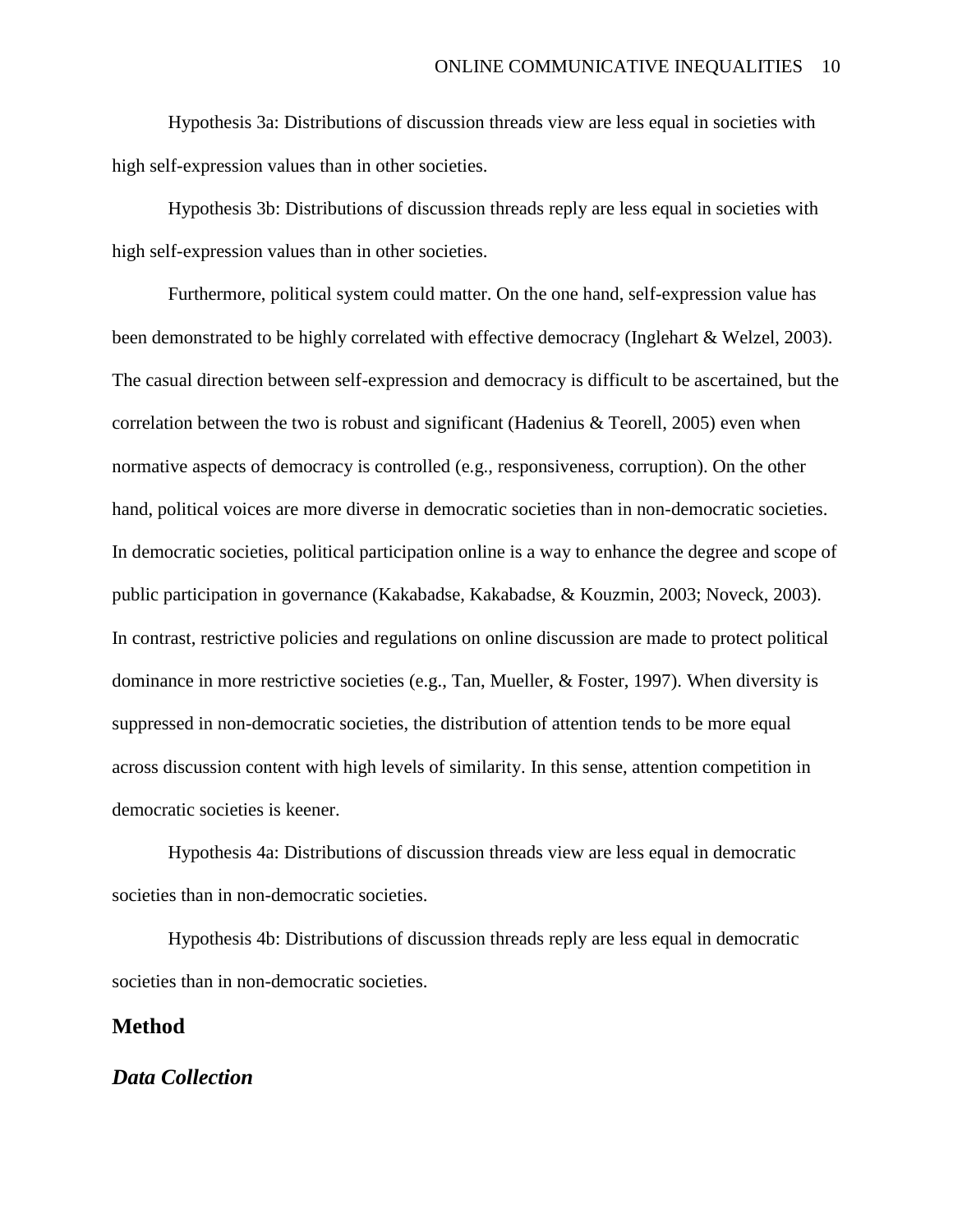The data for this study contains two parts: discussion forum data and country-level predictor data. The discussion forum data was collected in three steps. First, a list of 262 countries with Internet access was obtained from Internet World Stats1, a worldwide internet statistics organization. Second, a series of Google search was conducted through using a consistent Boolean search term "forums/bulletin boards" and "country name" in both English and languages used in those countries. Not all countries have their own discussion forums. As a matter of fact, for a large percentage of countries, we did not find any. When multiple numbers of discussion forums were found for a country, the most popular one will be used – popularity being defined as having the largest amount of posts in "politics" section of the forums. A total of 54 countries or territories and their corresponding forums were identified (see Appendix 1 for details). It is not our intention to claim we obtained an exhaustive list of all the popular forums but data based on these forums gives us enough variance to test our hypotheses. The list covers a diverse range of countries speaking 18 languages from Asia (20), North America (3), South America (5), Europe (15), Africa (8), and Oceania (3). The list contains 26 out of the top 40 largest economies in the world. The list also has small economies such as Kyrgzstan, Zimbabwe, and Trinidad and Tobago.

Third, all threads in the "politics" sections of the selected forums were downloaded for analysis. The crawling process spanned from September 2011 to March 2012. We used Easy Web Extract [\(http://webextract.net/\)](http://webextract.net/), a web scraping software for the crawling task. Most discussion forums use commonly available database management systems (e.g., Dizcuz!, vBulletin, etc) which are highly similar in terms of their structures. Each section of a forum contains a table which tabulates all posted threads. Each thread will be given a unique URL address. We scraped all content from the URL addresses of the threads from "politics" sections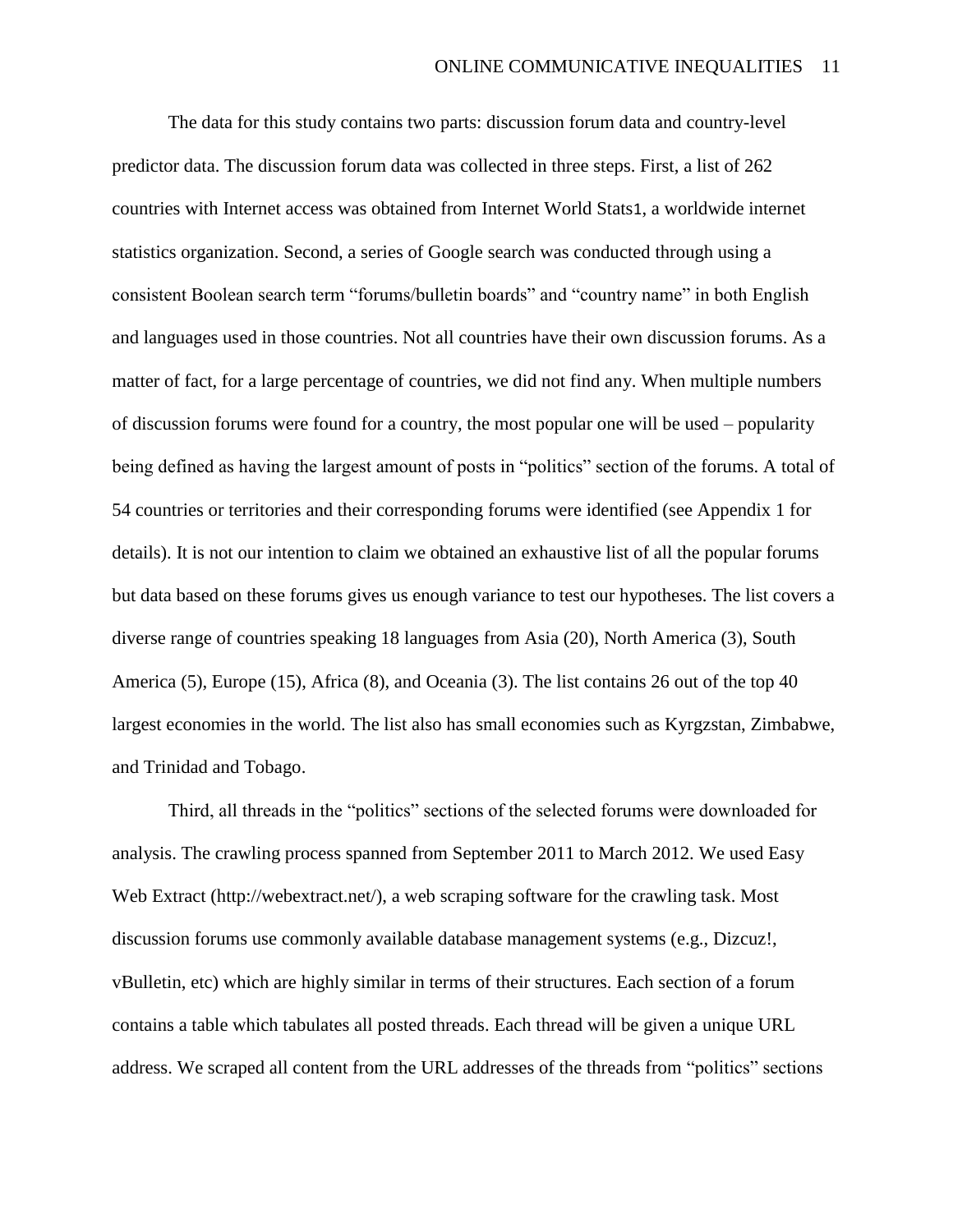of the selected forums. For each thread, the following information was retained: URL of the thread, title of the thread, time and dates of the thread, content of the thread, number of views (i.e., the number of internet users who clicked on the thread to read its content), number of replies the thread received (i.e., the number of internet users who offered their comments), and authors' screen names. A total of 1,218,698 threads were captured. The country-level predictor data were from different secondary sources. Details of these indicators will be elaborated in the ensuing section.

#### *Measures*

**Attention inequalities**. Attention inequalities were operationalized as the Gini coefficients of post view and post reply distributions within a particular forum. Gini coefficient is a well-established and wide-used index for gauging inequality in economics, sociology, and other domains of research. The coefficient has also been used by communication scholars for measuring inequality in online discussion (e.g., Jensen, 2003; Schneider, 1996). Mathematically, the calculation of Gini coefficient is based on the Lorenz curve. Gini coefficient varies from 0 to 1, where 0 means perfect equality and 1 indicates maximal inequality. We calculated two indicators for each country's forum: Gini coefficient of post view distribution and Gini coefficient of post reply distribution. The means for the two measures were .58, (SD=.13) and .71 (SD=.10) respectively.

**Culture characteristics**. We included the four dimensions of Hofstede's national culture in our study: power distance (PDI), individualism versus collectivism (IDV), masculinity versus femininity (MAS), and uncertainty avoidance (UAI). The data were harvested from Hofstede's official website<sup>2</sup>. All measures were on a 1-120 scale. Societies with high PDI scores tend to accept a hierarchical order and no justification is need for such inequality; societies with high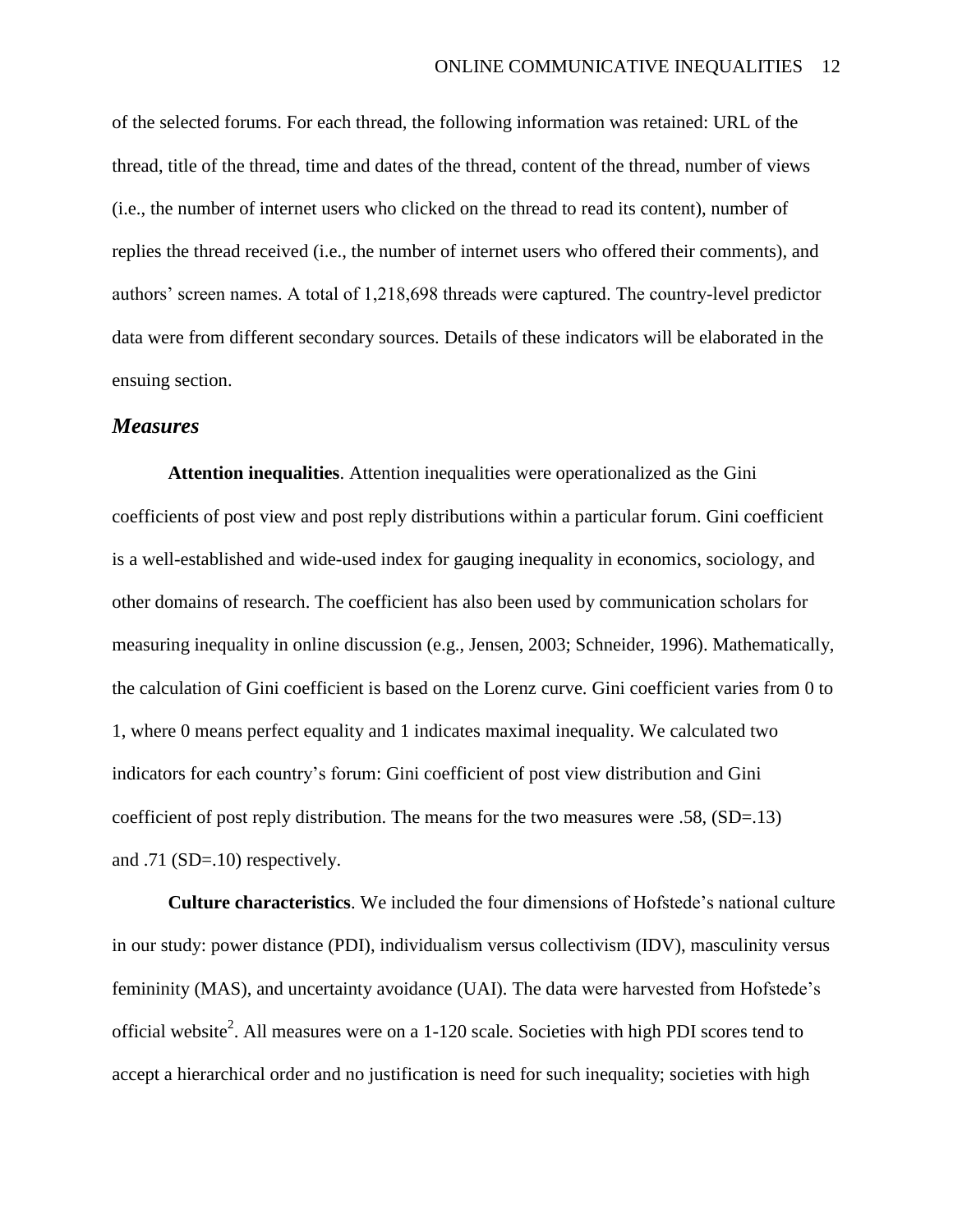IDV scores prefer the notion that individuals are responsible for themselves; societies with high MAS scores emphasize achievement and assertiveness more than cooperation and modesty; societies with high UAI scores exhibit low levels of toleration toward future uncertainty and ambiguity. In our sample, the average scores for PDI, IDV, MAS, and UAI were 62.6 (SD=22.2), 42.1 (SD=24.2), 54.0 (SD=12.7), and 65.3 (SD=22.4) respectively.

**Value orientation**. Two value orientation indicators were used for analysis: traditional/secular-rational values, and survival/self-expression values (Inglehart & Welzel, 2005). The data for the two value orientation dimensions were obtained from the World Value Survey (WVS) website<sup>3</sup>. We used summary statistics from the most recent wave of the survey fielded in 2006. The average scores for the two dimensions are -.03 (SD=.85) and .01 (SD= 1.02) respectively.

**Political system**. There are quite a few publicly available scoring systems characterizing the political systems of the countries across the world (e.g., Freedom in the World index<sup>4</sup>; the Democracy Index<sup>5</sup>, etc.). For this study, we chose Marshall and Jaggers' Polity IV scheme.<sup>6</sup> The scheme takes into account three elements: institutions to enable the people to express its political preferences, checks and balances on the executive's power, and the guarantee of civil liberties to all citizens in their daily lives and in acts of political participation. This index of democracy is well suited for our study because it captures the extent to which citizens can express their preferences and civil liberties are protected. The index uses a 21-point scale ranging from -10 (hereditary monarchy) to +10 (consolidated democracy). Our sample included a wide variety of countries with different political systems ranging from consolidated democracy such as Germany and incoherent authority regimes such as Singapore to autocracies such as Saudi Arabia (M=5.5,  $S.D. = 6.0$ ).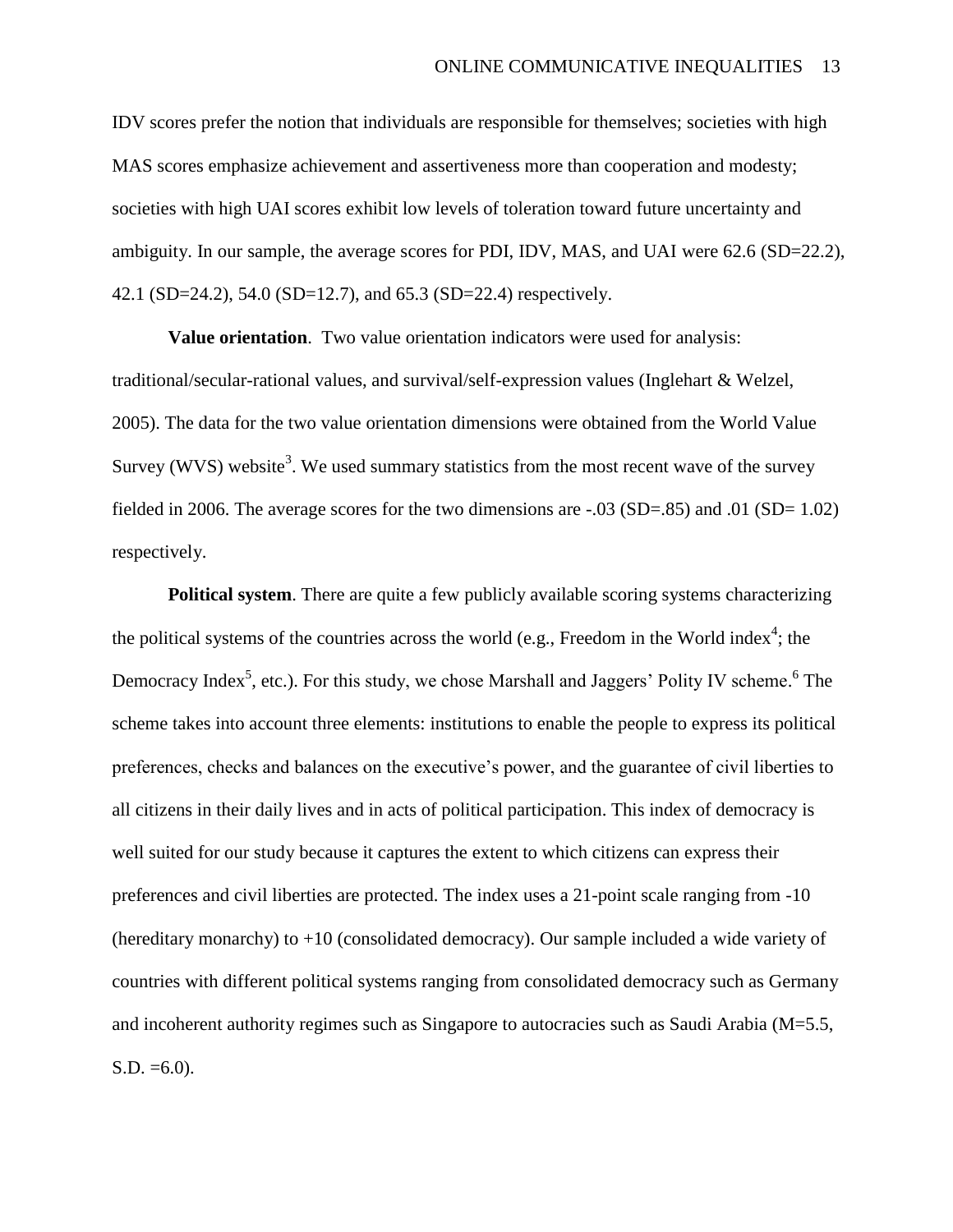**Control variables**. Three control variables were included: GDP per capita, Internet penetration, and the total number of threads from the selected forums. Data on GDP per capita was obtained from The World Bank<sup>7</sup> (M= 16,916 USD, SD= 15,812). Internet penetration data in 2011 were collected from Internet World Stats<sup>8</sup> (M= 9.0, SD=1.3). The country with the highest penetration rate in our sample was Australia (90%), but there were other relatively less developed countries, for instance, Ghana (8%), Guinea (2%), and Cote D'Ivoire (4%). The total number of threads of the selected forums (M=22,568 SD =41,554) varied from 1,559 (Russia) to 270,462 (China). Both GDP per capita and number of threads were log-transformed before analysis to avoid highly skewed distributions.

#### **Finding**

## *Descriptive Analysis of Attention Inequalities*

When discussion threads from all the countries were pooled together, the distributions of post views and replies were highly unequal. Figure 1 shows that only a few threads had attracted a large number of views and replies. On average, each thread received 2,833 views (SD =54,247). For replies, about 18.7% of the threads didn't receive any replies whereas only 975 (.08%) threads received more than 100 replies. The mean of reply frequencies was 129 (SD =40,209). The overall Gini coefficient of view distribution was much smaller than the Gini coefficient of reply distribution (difference  $=$  14, p $<$  0.01), and the two distributions were statistically different (Kolmogorov-Smirnov test: D=.87,  $p < .001$ ). Figure 2 shows the variation of attention inequalities from 54 discussion forums. In most of the cases, inequality in view distribution was smaller than that in reply distribution. The two measures of inequality were positively correlated to each other ( $r = .423$ ,  $p < .001$ ). Most of the forum level Gini coefficients were higher than 0.4, suggesting the existence of inequalities.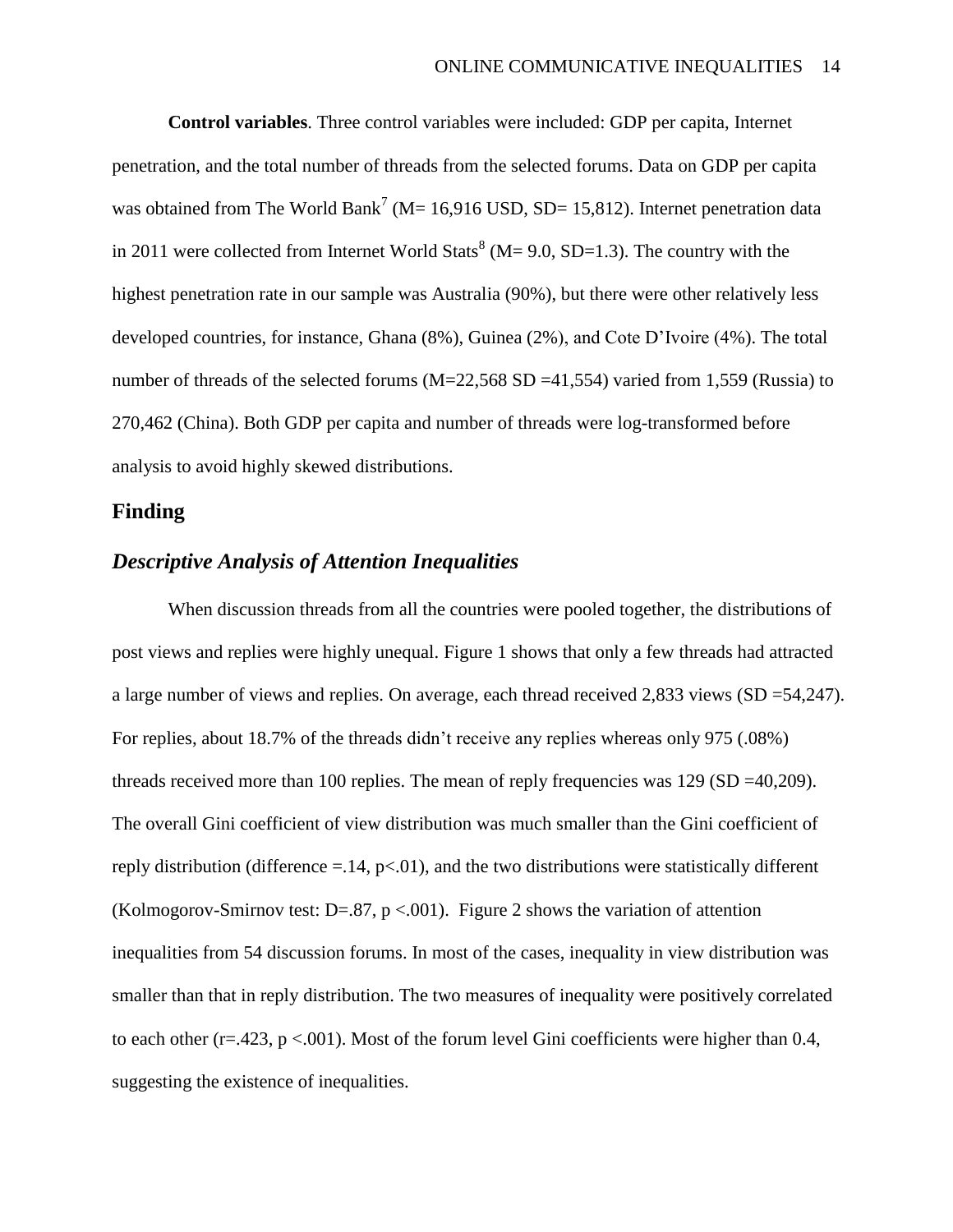[Figure 1 and Figure 2 about here]

## *Predicting Attention Inequalities*

Table 1 presents the findings from regression analyses predicting attention inequalities. Both models presented in Table 1 fit the data fairly well. The R squares for the two models were 44.1% and 47.7%. Almost half of the variances in the two dependent variables were explained. We first examined inequality in view distribution (Model 1). The data showed inequality in view distribution was negatively related to individualism culture score but positively related to power distance scores. Post view frequencies in forums from individualistic societies were more evenly distributed than those in collectivist societies. Meanwhile, post view frequencies in forums from societies of high power distance were less evenly distributed than those in low power distance societies. Therefore, hypothesis 2a and hypothesis 3a were supported. Value orientation turned out to be a significant predictor of view distribution inequality as well. The inequality measure was found to be positively associated with both self-expression and secular/rational values. Therefore, more concentrated attention distribution tended to appear in societies of higher degrees of rationality. Thus, hypothesis 4a is confirmed. However, democracy was not significantly correlated with view distribution. Hypothesis 5a was not supported.

#### [Table 1 about here]

Model 2 in Table 1 shows the findings from regression analysis predicting inequalities in reply distribution. Neither cultural nor value orientation variables were found to be predictors in our model. Hypotheses 2b, 3b, and 4b were not supported. Interestingly, we found democracy to be negatively associated with inequality in reply distribution. Frequencies of post reply in democratic societies were more evenly distributed than that those in non-democratic societies. Hypothesis 5b was not supported and instead, we found contrary evidence.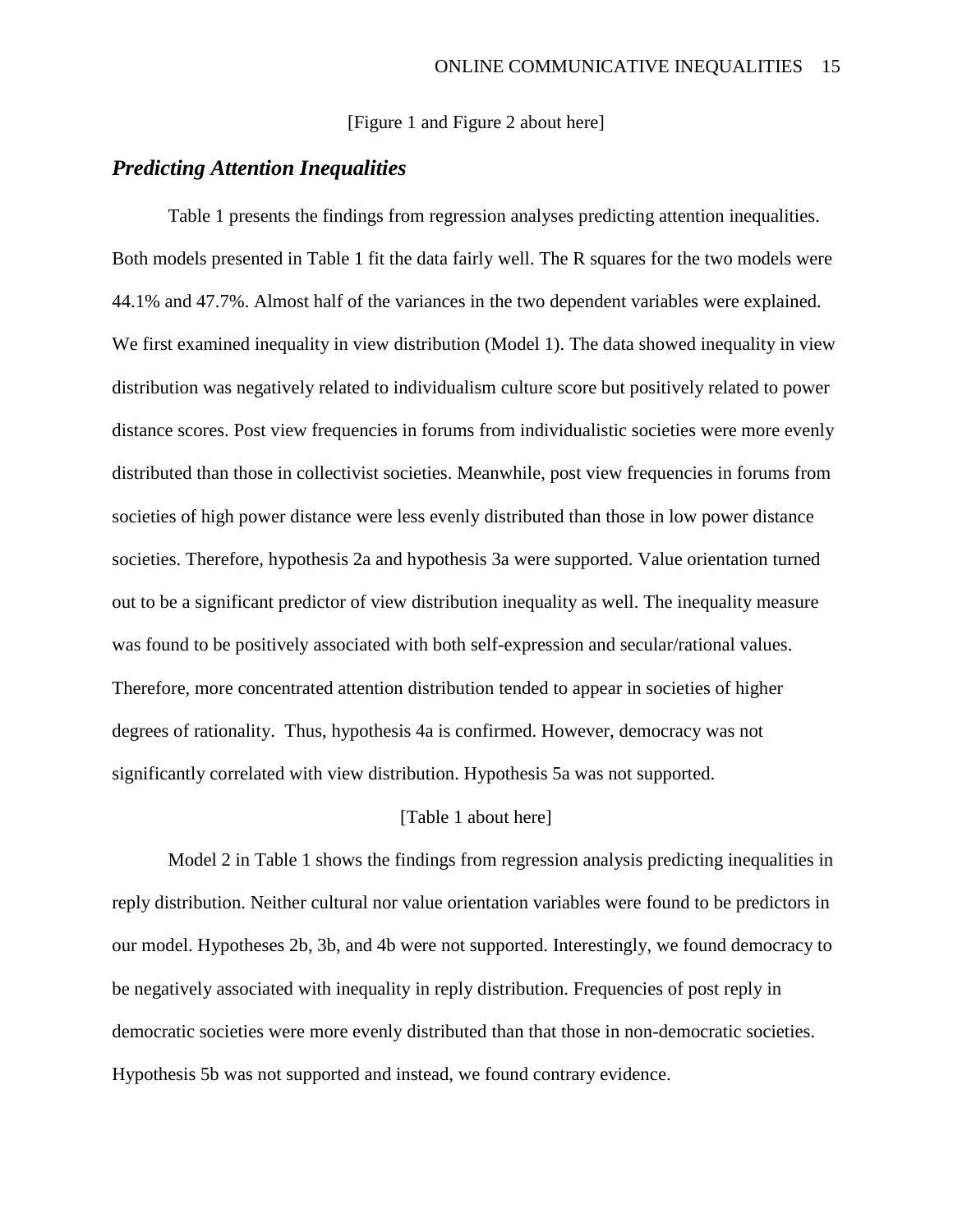## *Conclusion and Discussion*

Our study makes several unique contributions to research on discussion forums. First, most of the previous studies looked at newsgroups or forums from only one country, the US in particular (e.g., Himelboim, 2008, 2011; Himelboim et al., 2009; Schneider, 1996). We went beyond case studies and collected discussion data from multiple countries, which to some degree keeps us away from making generalization from unique settings. Second, we filled a void in the literature by taking a macro perspective to investigate the relationships between communicative inequality and features of cultural tradition, value orientation, and political system. The difference across societies is at least as valuable as the difference within a single forum or country. Third, we differentiated attention equality from participation equality, both of which are crucial aspects of participation quality. We also argued for the need to distinguish between views and replies received by one post.

Conversation threads in a discussion forum do not receive the same amount of attention from its users. Adding onto evidence from prior studies, we showed that inequalities in discussion views and replies exist in all forums from a diverse collection of societies. Most of the discussion threads received a few replies and views and only a small proportion of them became popular. Above and beyond that, we also found the levels of inequalities vary significantly across forums. In other words, the severity of attention inequality is not equal, which leads to our interest in identifying the predictors of attention inequality.

Our analyses found communicative inequalities in online political discussion are indeed subject to cultural, social, and political influences. Discussion threads received relatively more equal treatment in individualistic and low power distance cultures. This goes consistent with the argument that people are less likely to follow the majority in individualistic and lower power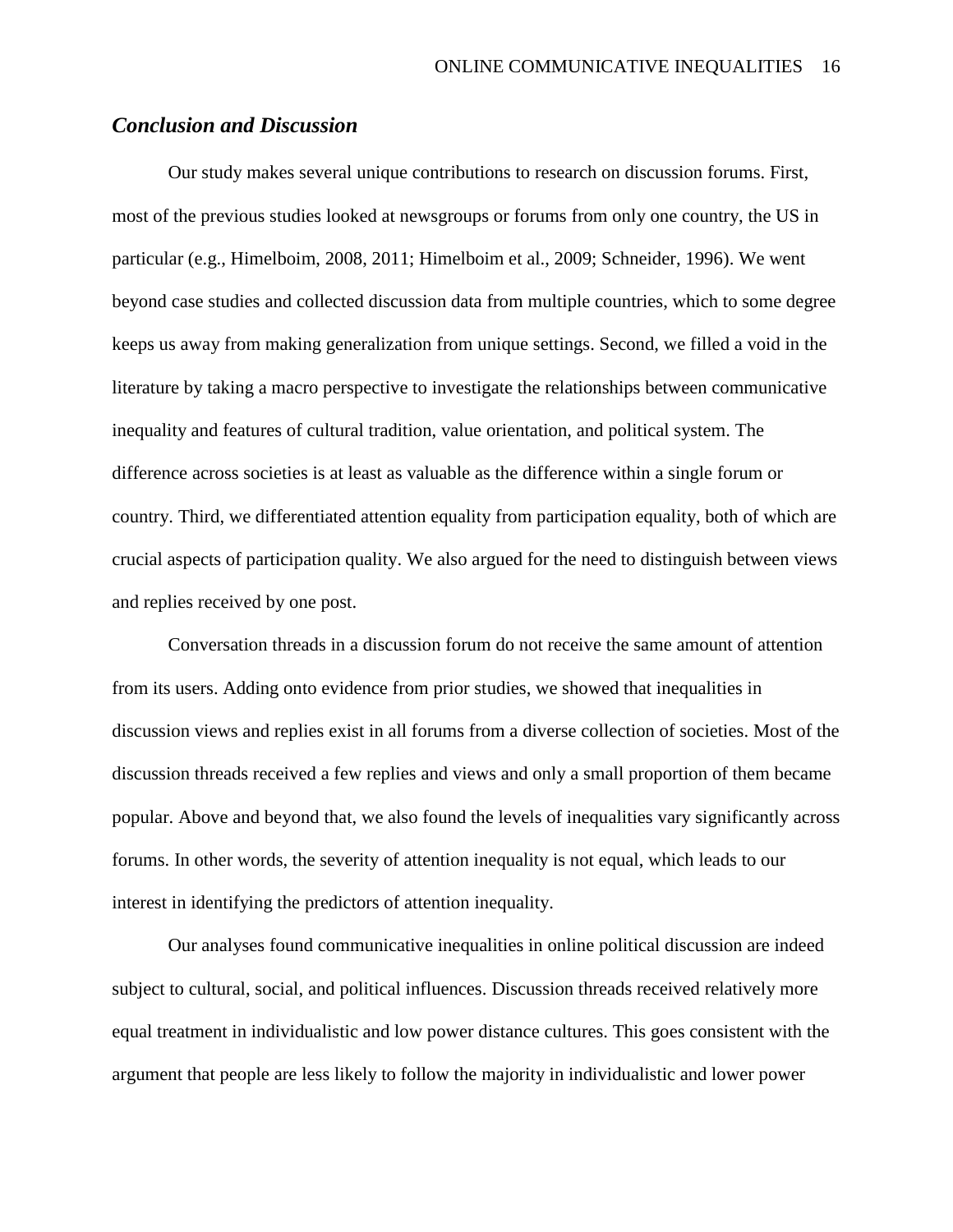distance cultures. The finding also resonates with the argument that Internet communication should be viewed as a cultural practice and the impacts of Internet on politics largely depend on the way people use it in different culture traditions.

Our data also showed that self-expression and rational values were both positively associated with inequality in post view distribution. If self-expression and rational values are proxy measures of modernity (Inglehart, 2005), attention allocation is more unequal in modernized societies. Expressive individuals in modernized societies tend to voice their diverse opinions. A large amount of information leads to a selection process that favors the already popular posts, thus creating inequality.

Contrary to our expectation, we found that democracy has a negative influence on inequality in reply distribution, despite the fact that its close correlate, self-expression value is positively related to attention inequality. In democratic societies, inequality in reply distribution tends to be less severe than in non-democratic societies. We do not have enough empirical data for deciphering such a counter-intuitive finding but we do have one speculative explanation. When formulating our hypothesis, we only considered that democracy and expressive values lead to discussion content of larger quantity and higher diversity, which according to Himelboim's (2008) "size creates inequality" logic, attention inequality in democracies would be larger. Nevertheless, it is possible that the special civic culture attached to democracies has a "correction mechanism" that guide people's attention to less popular discussions. But unfortunately, we do not have a direct measure of such concept.

The empirical findings supported our argument that inequality in post view distribution and inequality in reply distribution are different, and it is necessarily to distinguish between the two. The discrepancy between two distributions presented in Figure 1 and Figure 2 attests to the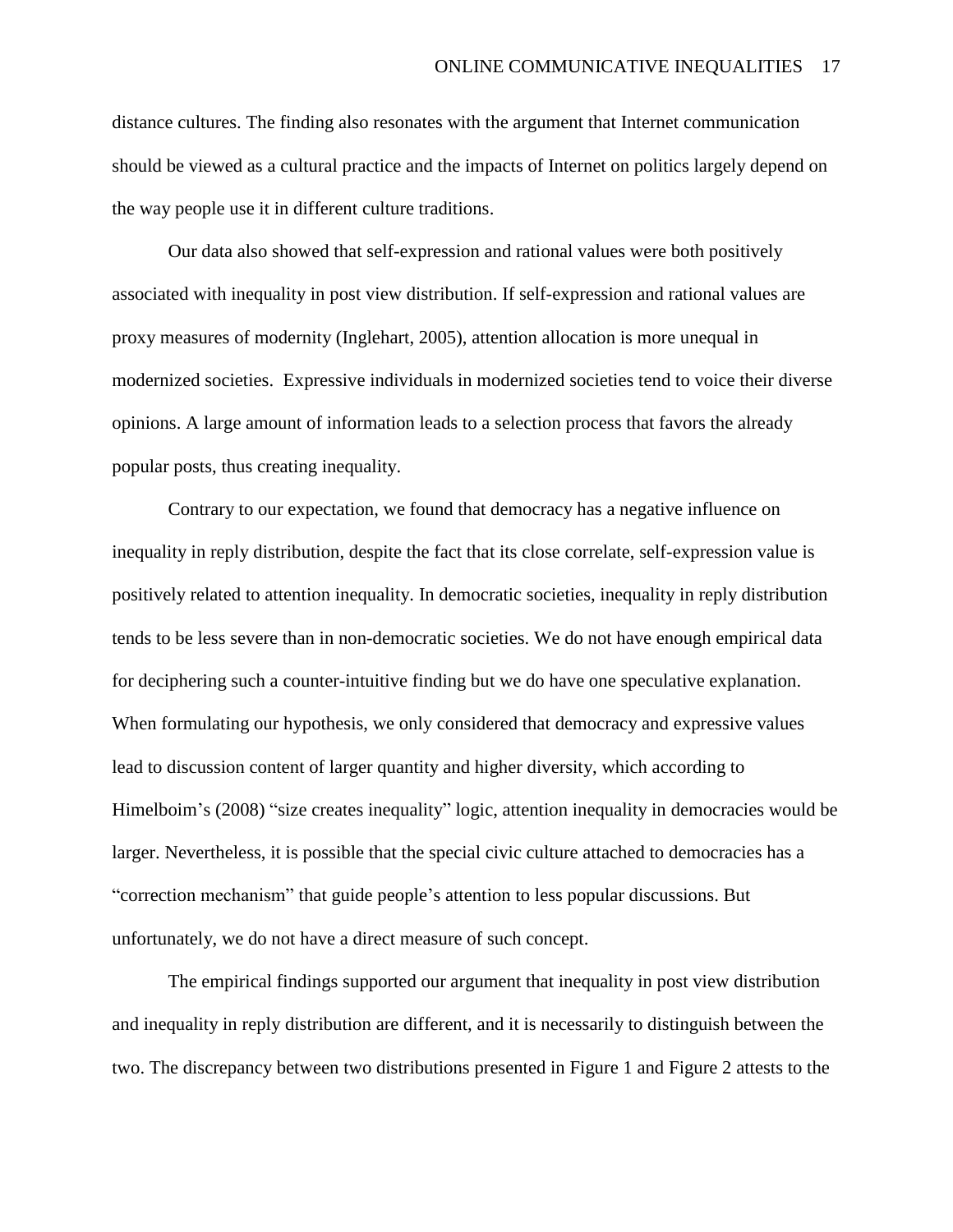fact that reading a thread and replying to a thread are behaviors of different types: the inequality in reply distribution is more severe than the inequality in post view distribution. Also, two types of attention inequalities differ in their culture and political predictors.

Our study is not without limitations. First, only one forum was selected from each country. This is a comprise we made to include as many countries as possible in our sample. The popular forums from the 54 societies might not be representative of all discussion forums in the strictest sense. But, the ones included in our study do reflect the features of these countries. In particular, more than 40 percent of the variance in attention inequality was explained by the societal level predictors. If those forums we picked were not representative of these societies, it will be highly unlikely to detect such robust significant relationships with a sample size of 54. Second, we only look at political forums. Readers should be very careful when generalizing the findings to forums on other topics. It is possible that political discussion is highly influenced by the social and political environment of a particular country, but when it comes to topics such as fashion, health, or entertainment, the patterns of online discussion and interaction might differ. Third, the main focus of the current study is attention inequality. Admittedly, we ignored the detailed patterns of online discussion. Future studies could look into the how people interact with one another and explore why some posts became popular or ignored by users.

Forth, we differentiate participation equality from attention inequality but due to limitation of our data, we did not examine the relationship between the two concepts. Whether and how participation equality is associated with attention inequality is a valuable empirical question to ask and the answer to it might offer important normative implications for our understanding of political discussion online. If the increase of participation equality will lead to higher levels of attention inequality, a compromise between participation inequality and attention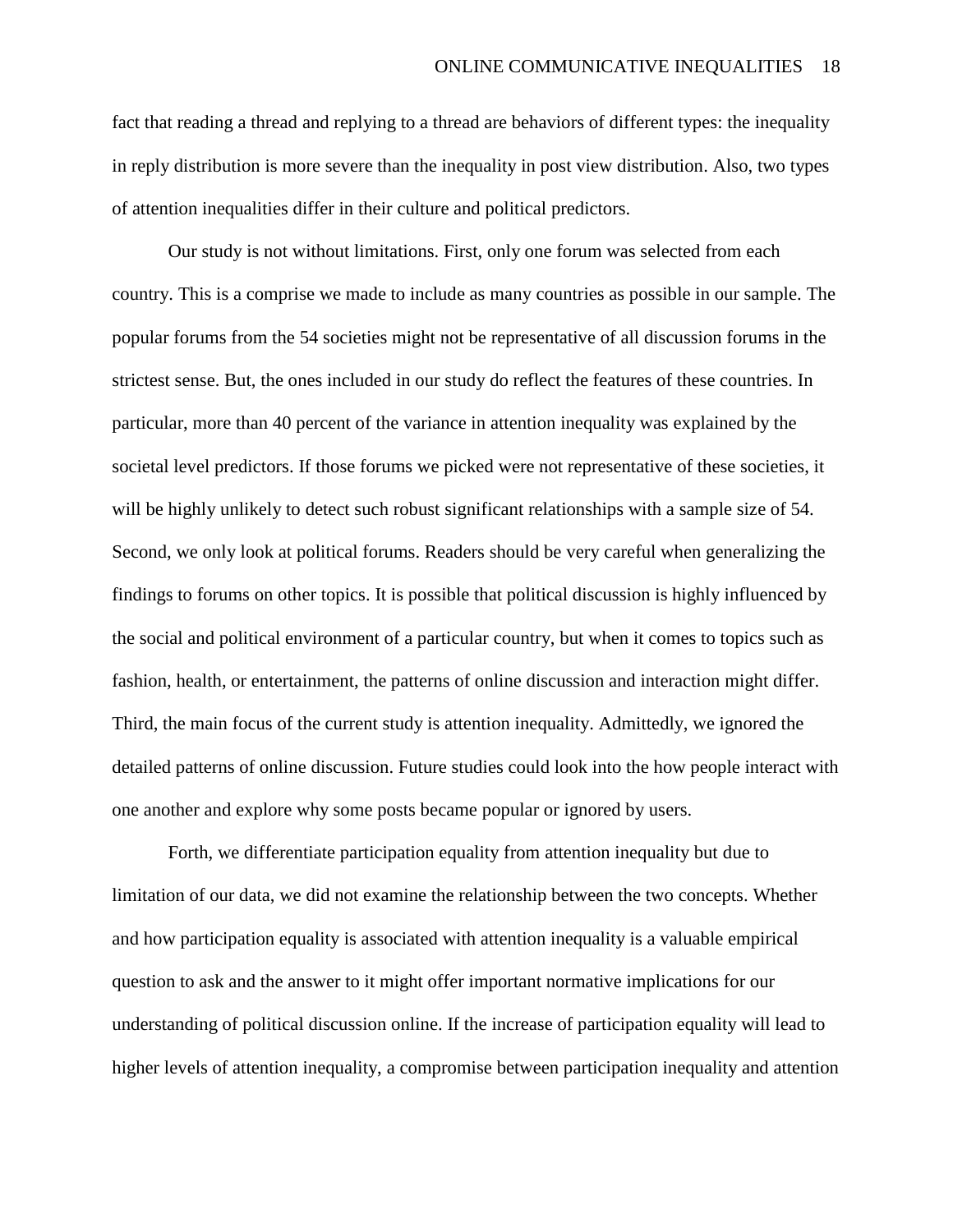inequality might have to be made based on the relative importance of the two concepts. Plus, attention inequality might not be inherently bad. It does not necessarily indicate conformity. A competing explanation could be that users are well-focused on the most important discussion topics. Finally, we examined online political discussion by focusing on only one technological platform among many others. Future research could test our model in other platforms, in particular social media such as Facebook, Twitter, and YouTube.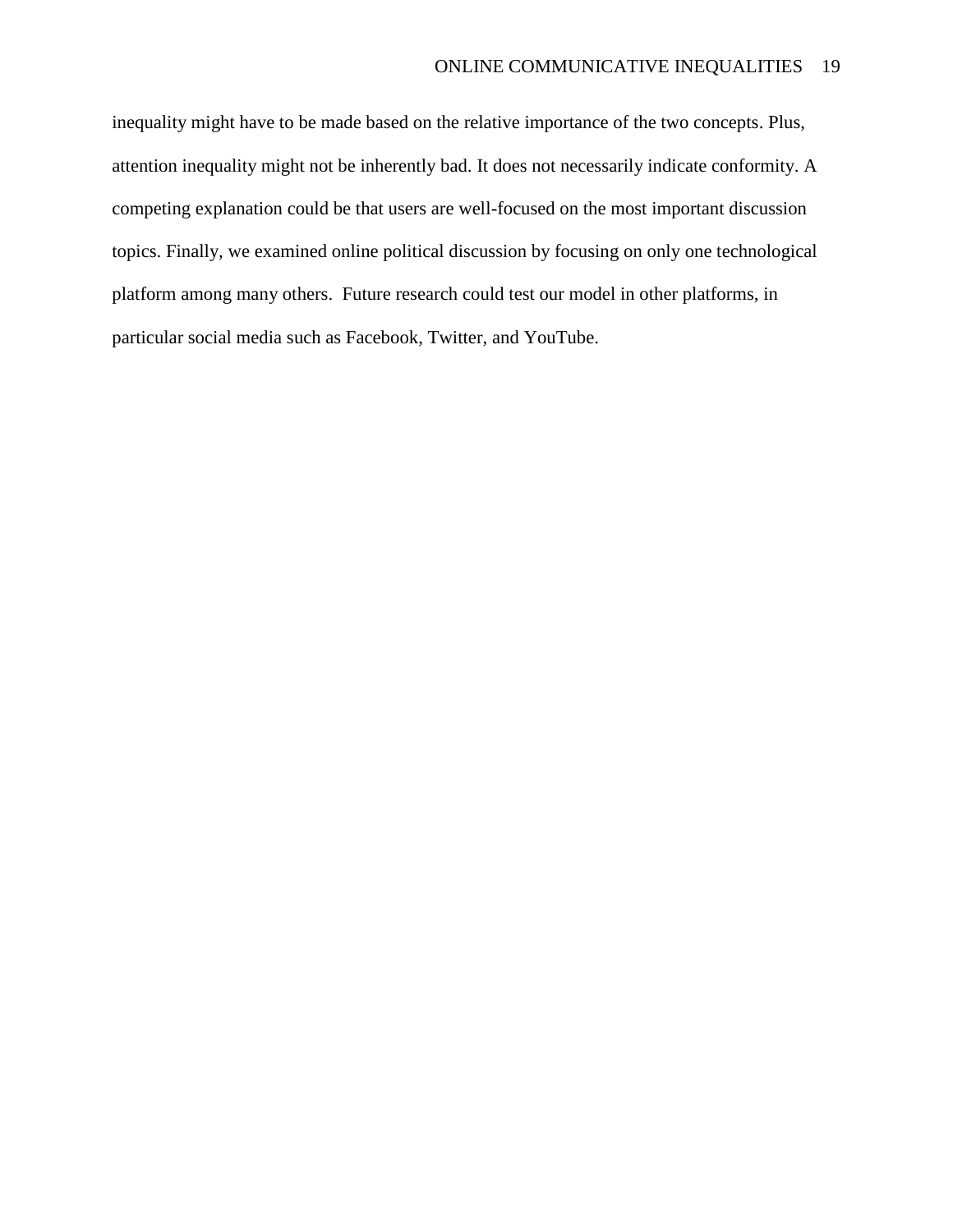## **References**

- Albrecht, S. (2006). Whose voice is heard in online deliberation?: A study of participation and representation in political debates on the internet. *Information, Communication & Society, 9*(1), 62-82. doi: 10.1080/13691180500519548
- Barabasi, A. L., & Albert, R. (1999). Emergence of scaling in random networks. *Science, 286*(5439), 509-512.
- Carpini, M. X. D., Cook, F. L., & Jacobs, L. R. (2004). Public deliberation, discursive participation, and citizen engagement: A review of the empirical literature. *Annual Review of Political Science, 7*, 315-344. doi: 10.1146/annurev.polisci.7.121003.091630
- Corrado, A., & Firestone, C. M. (Eds.). (1996). *Elections in cyberspace: Toward a new era in American politics*. Washington, DC: Aspen Institute.
- Graham, T. S. (2002). The Public Sphere Needs You. Deliberating in online forums: New hope for the public sphere? *The Amsterdam School of Communications Research.* Amsterdam, Universiteit van Amsterdam**:** 126.
- Dahlberg, L. (2001). The Internet and democratic discourse: Exploring the prospects of online deliberative forums extending the public sphere. *Information, Communication & Society, 4*(4), 615-633. [doi: 10.1080/13691180110097030](http://dx.doi.org/10.1080%2F13691180110097030)
- Dahlberg, L. (2004). Net-public Sphere Research: Beyond the "First Phase". *Javnost-the Public, 11*(1).
- Dahlgren, P. (2002). In search of the talkative public: Media, deliberative democracy and civic culture. *Javnost-the Public, 9*(3), 5-25.
- Davis, R. (1999). *The web of politics: The Internet's impact on the American political system*. New York: Oxford University Press.

Dewey, J. (1954). *The public and its problems*. Columbus: Ohio University Press.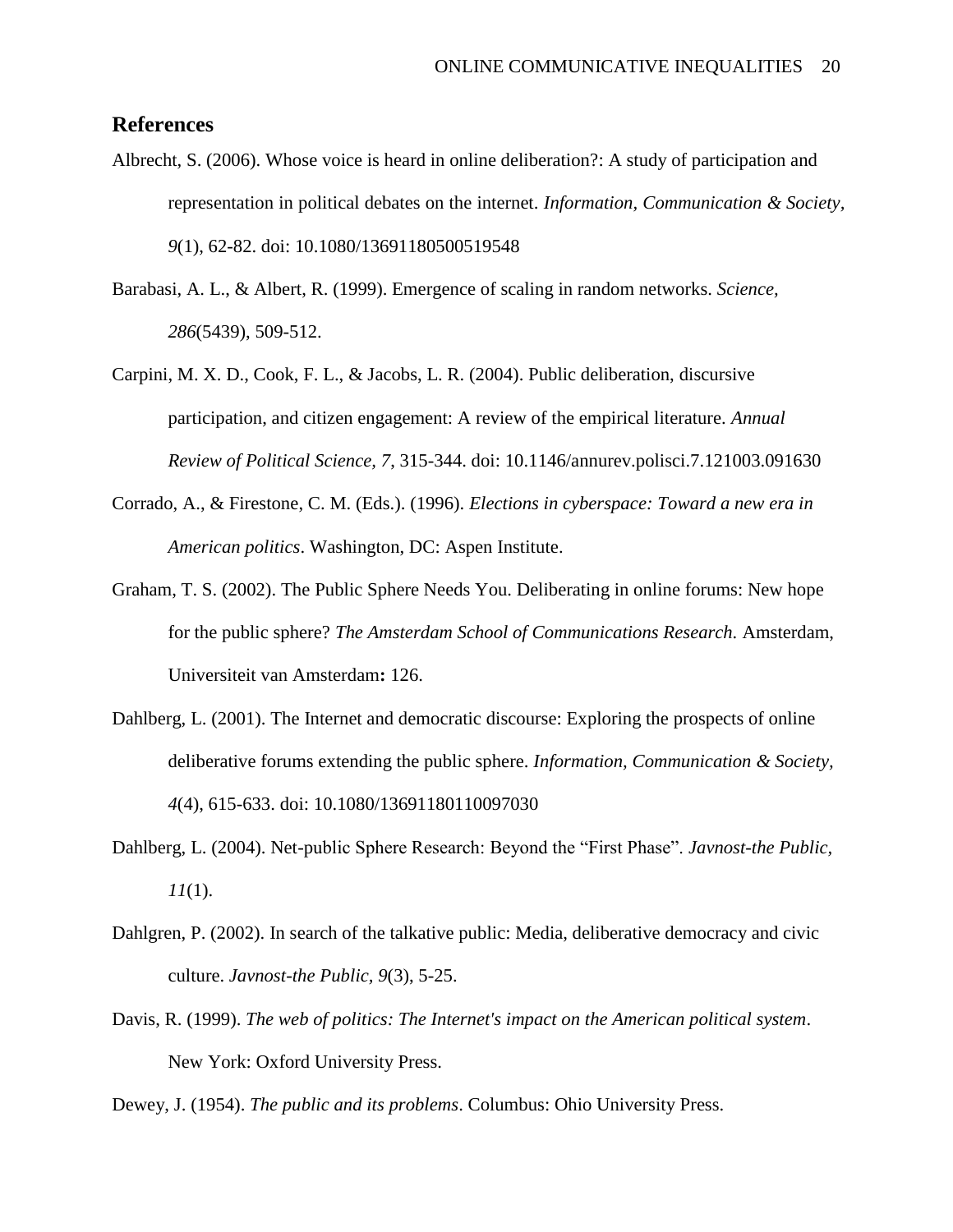- DiMaggio, P., Hargittai, E., Neuman, W. R., & Robinson, J. P. (2001). Social implications of the Internet. *Annual Review of Sociology, 27*, 307-336. [doi: 10.1146/annurev.soc.27.1.307](http://dx.doi.org/10.1146%2Fannurev.soc.27.1.307)
- Fisher, D., Smith, M., & Welser, H. T. (2006). *You are who you talk to: Detecting roles in Usenet newsgroups.* Paper presented at the the 39th Hawaii International Conference on System Sciences, Hawaii.
- Gordon, L. V. (1976). *Survey of interpersonal values, revised manual*. Chicago: Science Research Associates.
- Hacker, K. L., Howl, L., Scott, M., & Steiner, R. (1996). Uses of computer-mediated political communication in the 1992 presidential campaign: A content analysis of the Bush, Clinton and Perot computer lists. Communication Research Reports, 13, 138-146. [doi:](http://dx.doi.org/10.1080%2F08824099609362080) [10.1080/08824099609362080](http://dx.doi.org/10.1080%2F08824099609362080)
- Hill, K. A., & Hughes, J. E. (1998). *Cyberpolitics: Citizen activism in the age of the Internet*. Lanham, MD: Rowman & Little.
- Himelboim, I. (2008). Reply distribution in online discussions: A comparative network analysis of political and health newsgroups. *Journal of Computer-Mediated Communication, 14*(1), 156-177. doi: 10.1111/j.1083-6101.2008.01435.x
- Himelboim, I. (2011). Civil Society and Online Political Discourse: The Network Structure of Unrestricted Discussions. *Communication Research, 38*(5), 634-659. doi: 10.1177/0093650210384853
- Himelboim, I., Gleave, E., & Smith, M. (2009). Discussion catalysts in online political discussions: Content importers and conversation starters. *Journal of Computer-Mediated Communication, 14*(4), 771-789. doi: 10.1111/j.1083-6101.2009.01470.x
- Hofstede, G. (2001). *Culture's consequences: Comparing values, behaviors, institutions and organization across nations*. Thousand Oaks CA: Sage Publications.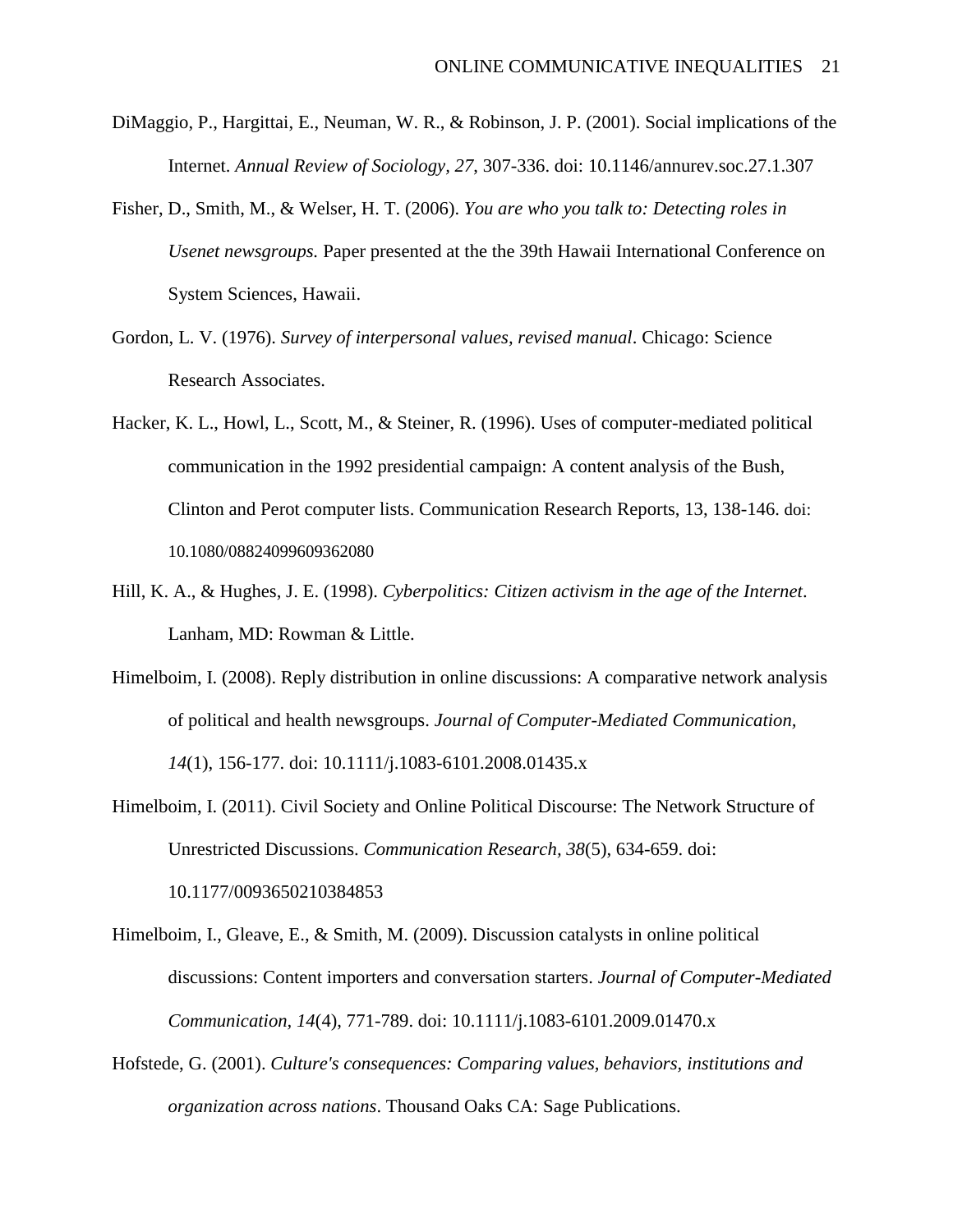- Hofstede, G., Hofstede, G. J., & Minkov, M. (2010). *Cultures and organizations: Software of the mind* (3rd ed.). USA: McGraw-Hill
- Hwa-Froelich, D. A., & Vigil, D. C. (2004). Three aspects of cultural influence on communication: A literature review. *Communication Disorders Quarterly, 25*(3), 107- 118. doi: [10.1177/15257401040250030201](http://dx.doi.org/10.1177%2F15257401040250030201)
- Inglehart, R., & Welzel, C. (2003). Political culture and democracy: Analyzing cross-level linkages*. Comparative Politics, 36*(1), 61-79. doi: [10.2307/4150160](http://dx.doi.org/10.2307%2F4150160)
- Inglehart, R., & Welzel, C. (2005). *Modernization, cultural change and democracy*. New York: Cambridge University Press.
- Janssen, D., & Kies, R. (2005). Online forums and deliberative democracy. *Acta Politica, 40*(3), 317-335. doi: 10.1057/palgrave.ap.5500115
- Jensen, J. L. (2003). Public Spheres on the Internet: Anarchic or Government-Sponsored A Comparison. *Scandinavian Political Studies, 26*(4), 349-374. doi: 10.1111/j.1467- 9477.2003.00093.x
- Johansson, J. K. (1997). *Global Marketing*. New York, NY: MCGraw-Hill.
- Jones, S. G. (1997). The Internet and its social landscape. In S. G. Jones (Ed.), *Virtual culture: Identity and communication in cybersociety* (pp. 7-35). Thousand Oaks, CA: Sage.
- Kakabadse, A., Kakabadse, N. K., & Kouzmin, A. (2003). Reinventing the democratic governance project through information technology? A growing agenda for debate. *Public Administration Review, 63*(1), 44-60. [doi: 10.1111/1540-6210.00263](http://dx.doi.org/10.1111%2F1540-6210.00263)
- Kumar, K. (1993). Civil society: An inquiry into the usefulness of an historical term. *British Journal of Sociology, 44*(3), 375-395. [doi: 10.2307/591808](http://dx.doi.org/10.2307%2F591808)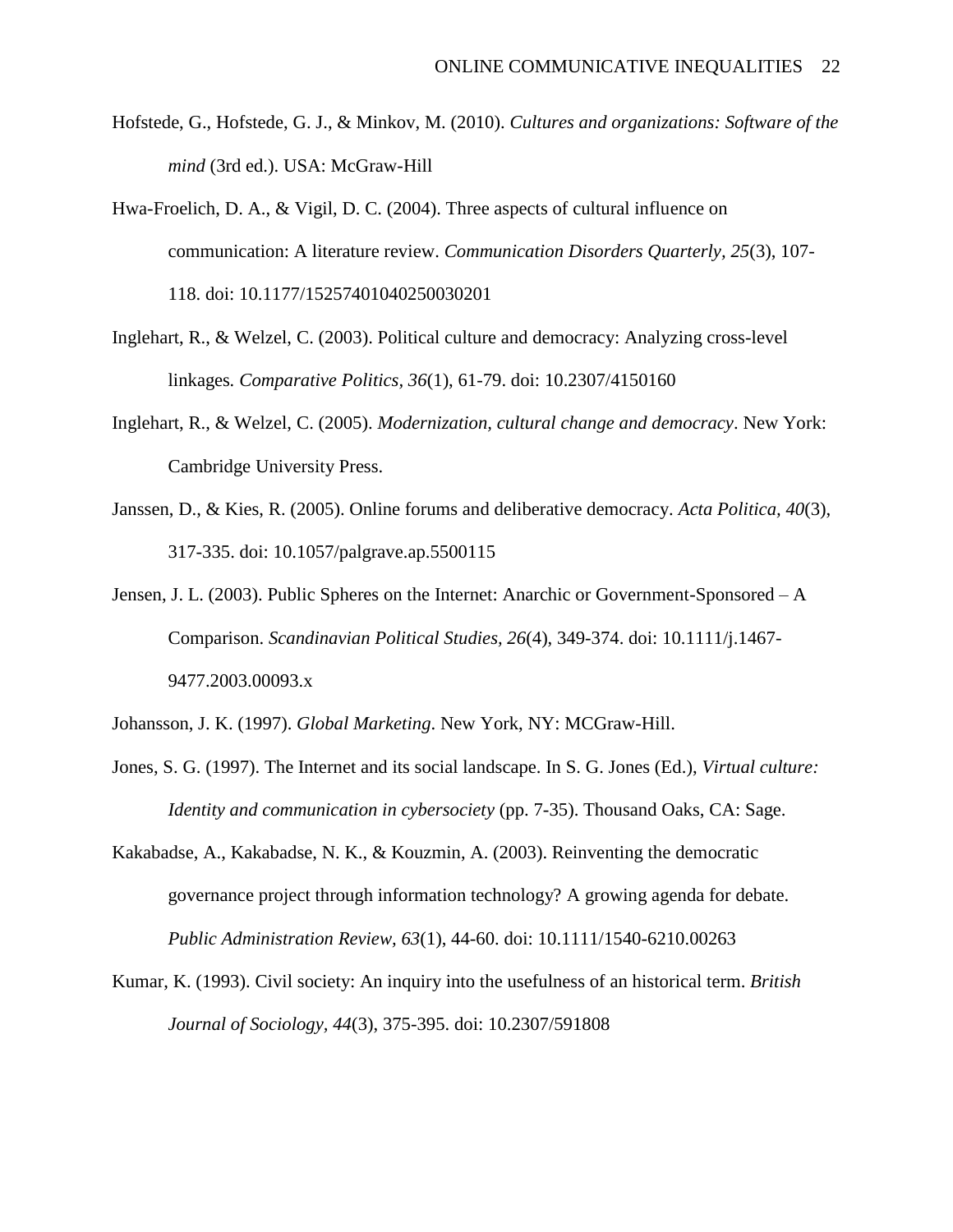- McCombs, M. E., & Zhu, J. H. (1995). Capacity, diversity and volatility of the public agenda: Trends from 1954 to 1994. *Public Opinion Quarterly*, 59 (4), 495-525.
- Mitra, A. (2001). Marginal voices in cyberspace. *New Media & Society, 3*(1), 29-48. [doi:](http://dx.doi.org/10.1177%2F14614440122225976)  [10.1177/14614440122225976](http://dx.doi.org/10.1177%2F14614440122225976)
- Muhlberger, P. (2004). Access, skill and motivation in online political discussions: Testing cyberrealism. In P. M. Shane (Ed.), *Democracy online: The prospects of political renewal through the Internet*. New York: Routledge.
- Mutz, D. C., & Young, L. (2011). Communication and Public Opinion. *Public Opinion Quarterly, 75*(5), 1018-1044. doi: 10.1093/Poq/Nfr052
- Noveck, B. S. (2003). Designing deliberative democracy in cyberspace: The role of the cyberlawyer. *Boston University Journal of Science and Technology, 9*, 1-91.
- Nye, J. S., Jr. (2002). *The paradox of American power: Why the world's superpower can't go it alone*. Oxford, UK: Oxford University Press.
- Papacharissi, Z. (2002). The virtual sphere: The internet as a public sphere. *New Media & Society, 4*(1), 9-27. [doi: 10.1177/14614440222226244](http://dx.doi.org/10.1177%2F14614440222226244)
- Papacharissi, Z. (2004). Democracy online: Civility, politeness, and the democratic potential of online political discussion groups. *New Media & Society, 6*, 259-283. [doi:](http://dx.doi.org/10.1177%2F1461444804041444)

[10.1177/1461444804041444](http://dx.doi.org/10.1177%2F1461444804041444)

- <span id="page-22-0"></span>Rheingold, H. (1993). *The virtual community: Homesteading on the electronic frontier*. Reading, MA: Addison-Wesley.
- Schneider, S. M. (1996). Creating a democratic public sphere through political discussion: A case study of abortion conversation on the Internet. *Social Science Computer Review, 14*(4), 373-393. [doi: 10.1177/089443939601400401](http://dx.doi.org/10.1177%2F089443939601400401)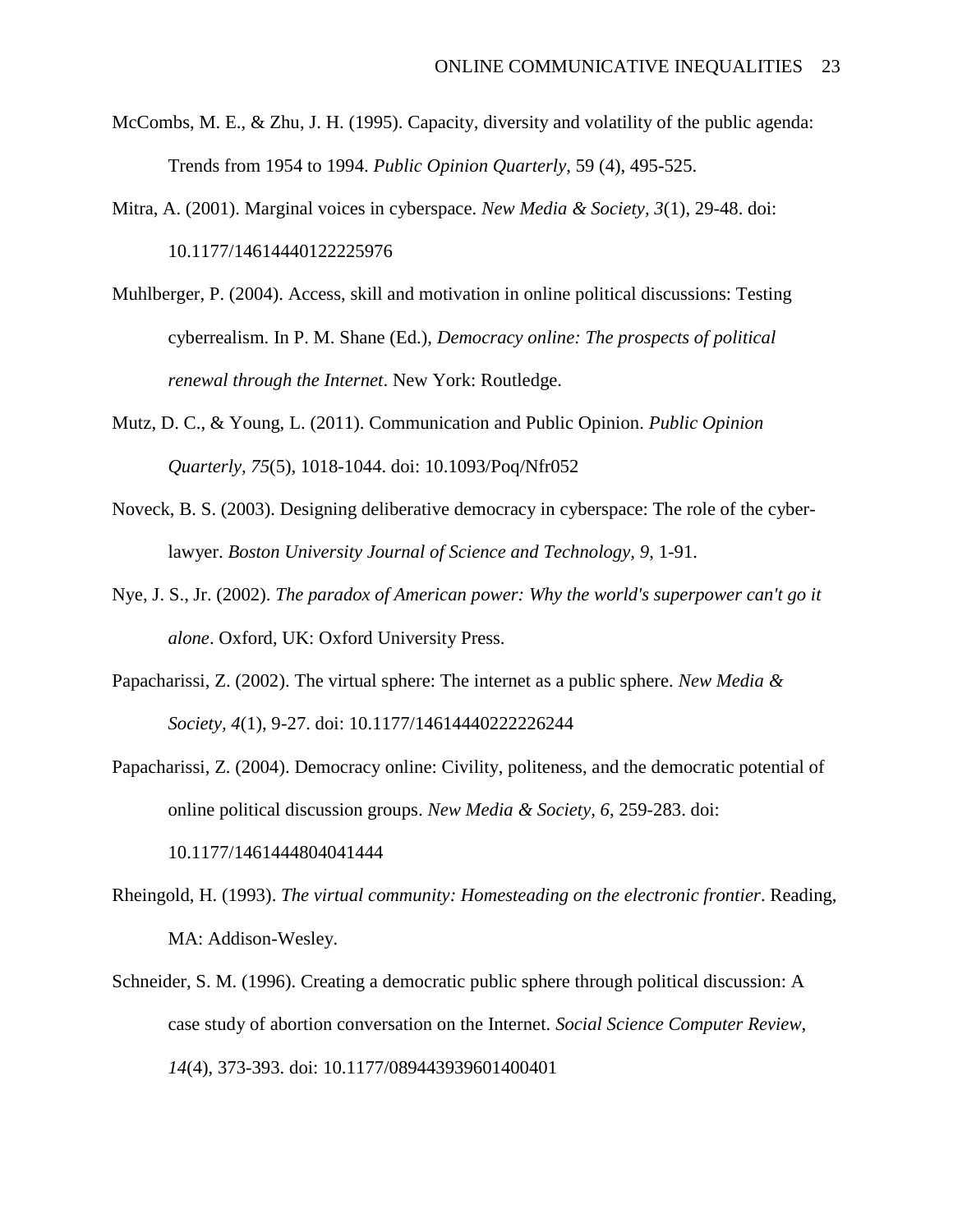Seligman, A. B. (1992). *The idea of civil society*. Princeton, NJ: Princeton University Press.

Suchman, L., Blomberg, J., Orr, J. E. & Trigg, R. (1999). Reconstructing technologies as social practice. *American Behavioral Scientist, 43*(3), 392–408. [doi:](http://dx.doi.org/10.1177%2F00027649921955335)

[10.1177/00027649921955335](http://dx.doi.org/10.1177%2F00027649921955335)

- Tan, B. C. Y., Wei, K. K., Watson, R. T., Clapper, D. L., & McLean, E. R. (1998). Computermediated communication and majority influence: Assessing the impact in an individualistic and a collectivistic culture. *Management Science, 44*(9), 1263-1278. doi: 10.1287/mnsc.44.9.1263
- Tan, Z., Mueller, M., & Foster, W. (1997). China's new Internet regulations: Two steps forward, one step back. *Communication of the ACM, 40*, 11-16. [doi: 10.1145/265563.265565](http://dx.doi.org/10.1145%2F265563.265565)
- Wilhelm, A. G. (2000). *Democracy in the digital age: Challenges to political life in cyberspace*. London: Routledge.
- Williams, J. E., Satterwhite, R. C., & Saiz, J. L. (1998). The importance of psychological traits: cross-cultural study. New York: Plenum.
- Zhu, J. H. (1992). Issue competition and attention distraction: A zero-sum theory of agendasetting. *Journalism Quarterly*, 69 (4), 825-836. [doi: 10.1177/107769909206900403](http://dx.doi.org/10.1177%2F107769909206900403)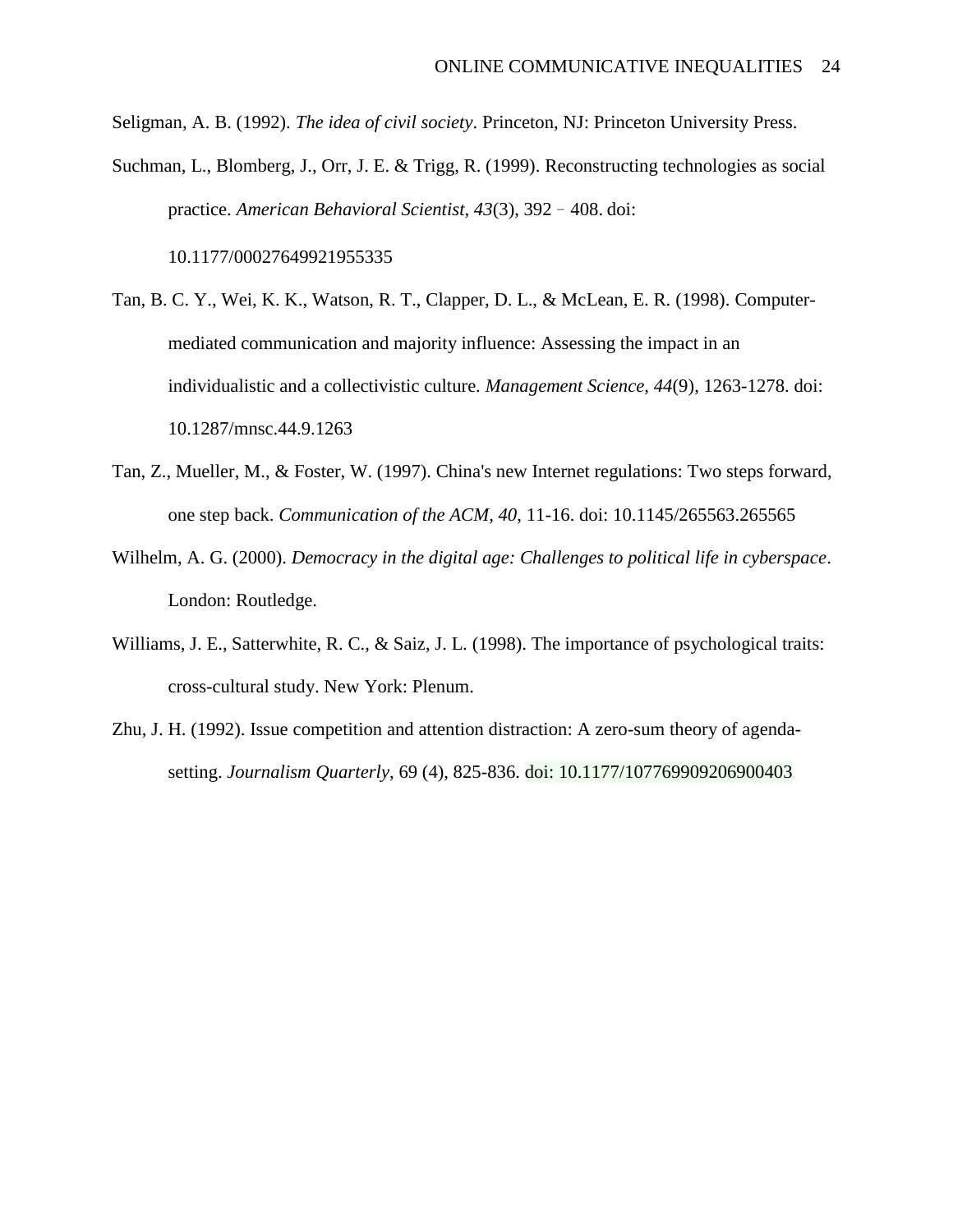|                             | Model 1                      |              | Model 2                       |              |  |
|-----------------------------|------------------------------|--------------|-------------------------------|--------------|--|
|                             | View distribution inequality |              | Reply distribution inequality |              |  |
|                             | Unstandardized               | Standardized | Unstandardized                | Standardized |  |
| Political institution       |                              |              |                               |              |  |
| Democracy                   | .011<br>(.008)               | .259         | $-0.012*$<br>(.006)           | $-.457$      |  |
| Value orientation           |                              |              |                               |              |  |
| Traditional-rational        | $.177**$<br>(.063)           | .623         | .006<br>(.038)                | .032         |  |
| Survival-self<br>expression | $.152*$<br>(.067)            | .628         | .040<br>(.039)                | .260         |  |
| Cultural tradition          |                              |              |                               |              |  |
| PDI                         | $.004*$<br>(.001)            | .343         | .000<br>(.001)                | .066         |  |
| <b>IDV</b>                  | $-.006*$<br>(.002)           | $-.570$      | .000<br>(.001)                | .027         |  |
| <b>MAS</b>                  | .004<br>(.003)               | .204         | $-.002$<br>(.002)             | $-.148$      |  |
| <b>UAI</b>                  | $-.004*$<br>(.002)           | $-.366$      | .001<br>(.001)                | .121         |  |
| Control variable            |                              |              |                               |              |  |
| GDP per capital             | $-.035$<br>(.036)            | $-167$       | .021<br>(.016)                | .160         |  |
| Internet penetration        | $-.163$<br>(.311)            | $-154$       | $-.210$<br>(.126)             | $-.311$      |  |
| Number of threads           | $-.022$<br>(0.33)            | $-.097$      | .026<br>(.017)                | .183         |  |
| View inequality             |                              |              | $.605*$<br>(.248)             | .515         |  |
| Intercept                   | .097<br>(.513)               |              | $-.973**$<br>(.294)           |              |  |
| $R^2$                       | 44.1%                        |              | 47.7%                         |              |  |
| ${\bf N}$                   | 40                           |              | 40                            |              |  |

| Table 1. OLS Regression models predicting attention inequalities (robust standard error) |  |  |  |
|------------------------------------------------------------------------------------------|--|--|--|
|                                                                                          |  |  |  |

\*\*. Significance at 0.01 level

\*. Significance at 0.05 level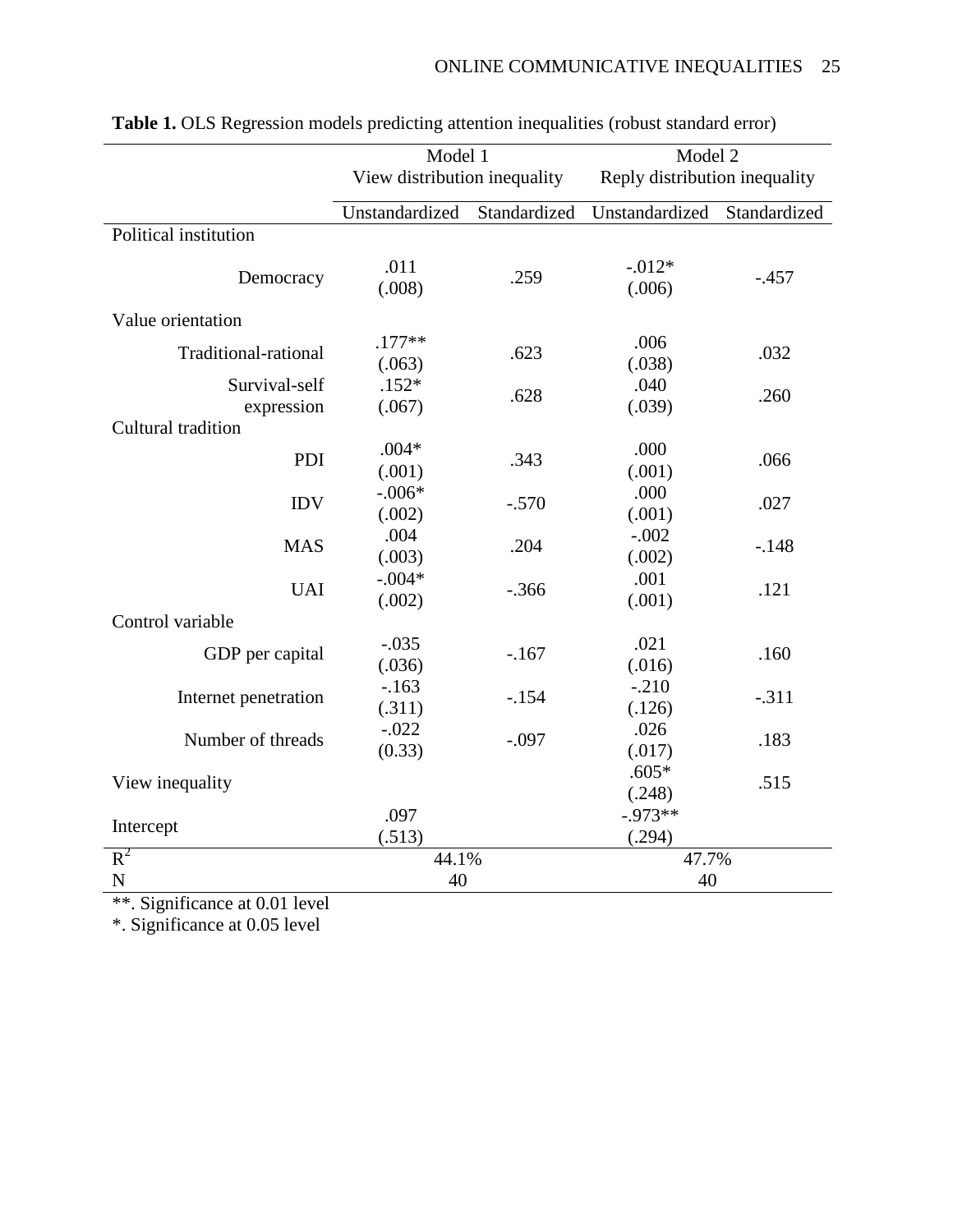

Figure 1. Frequency distributions of view and reply of all discussion threads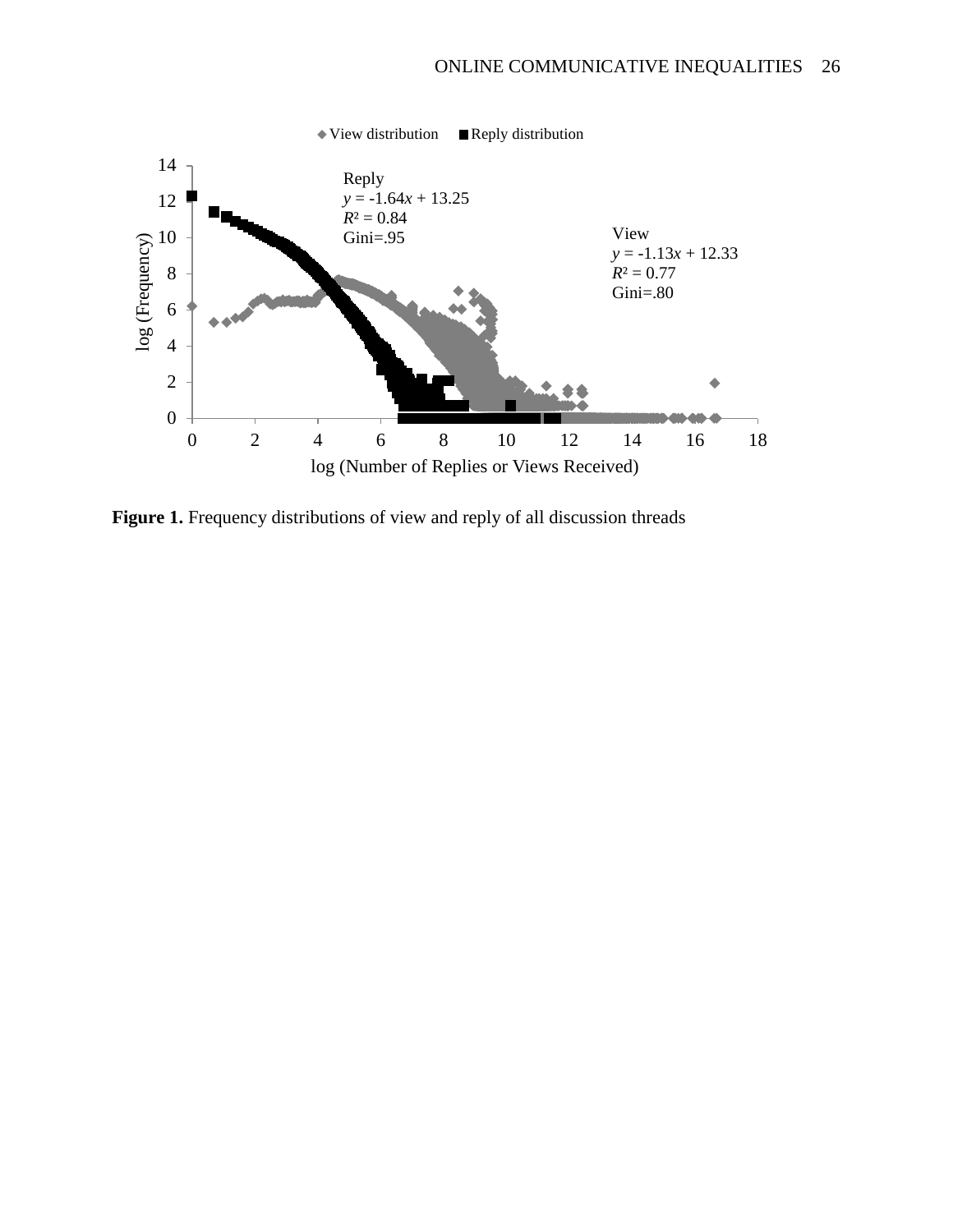

**Figure 2.** Gini coefficients of reply and view distributions in 54 societies